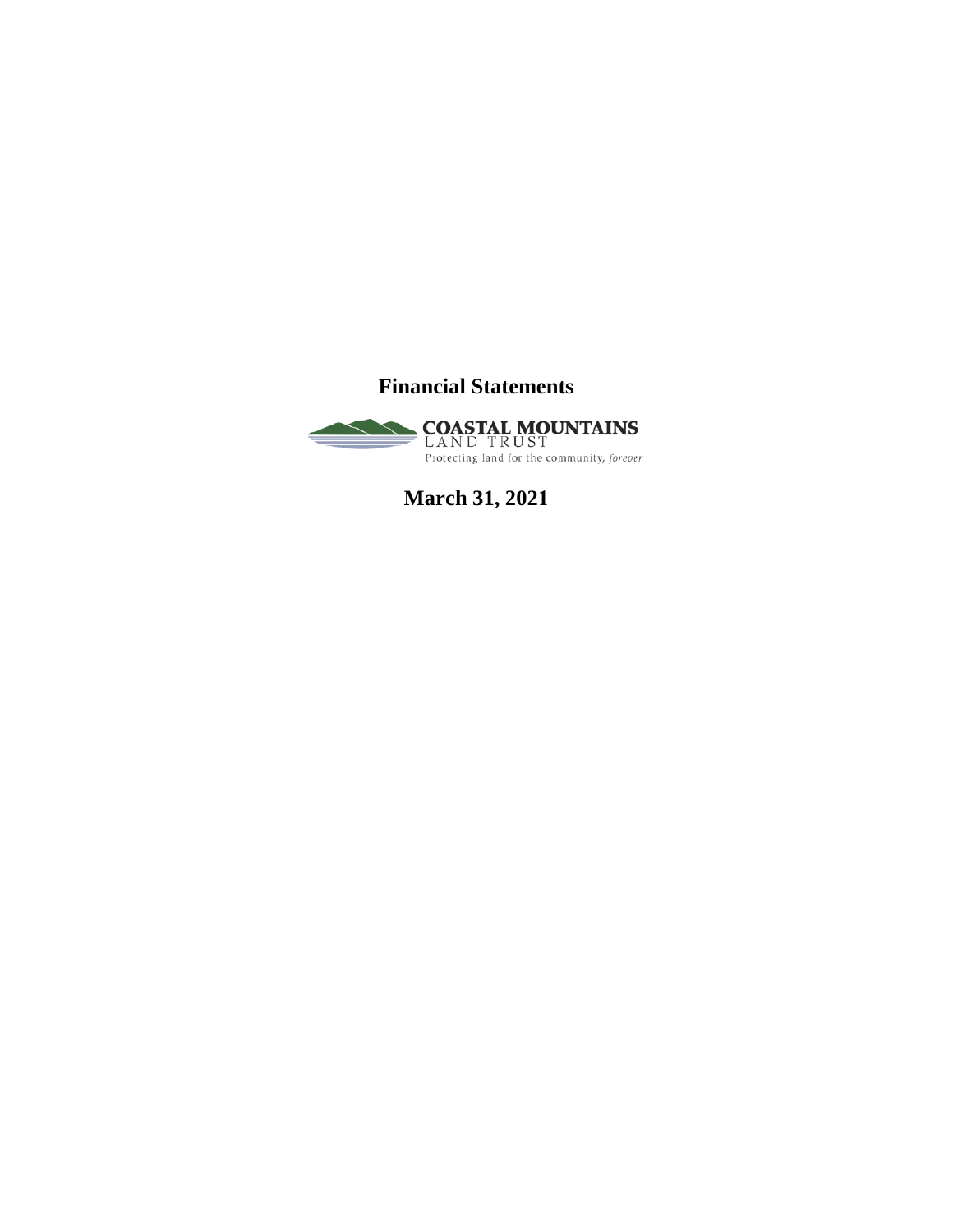## **Contents**

# **Coastal Mountains Land Trust**

**March 31, 2021**

Financial Statements:

| $\overline{4}$ |
|----------------|
| - 5            |
| - 6            |
|                |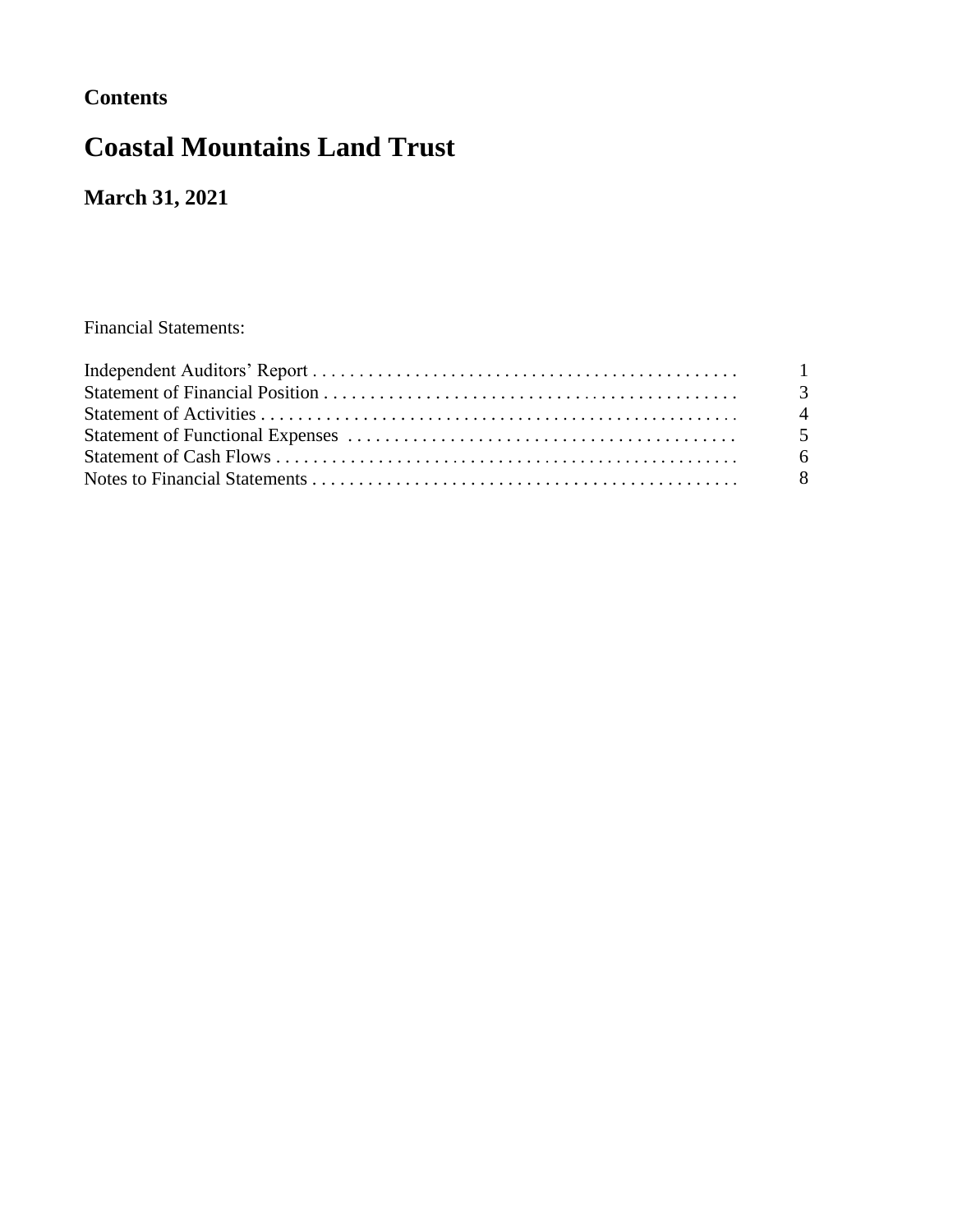

### **Independent Auditors' Report**

#### **To the Board of Directors Coastal Mountains Land Trust Camden, Maine**

We have audited the accompanying financial statements of Coastal Mountains Land Trust (a nonprofit organization), which comprise the statement of financial position as of March 31, 2021, and the related statements of activities, functional expenses, and cash flows for the year then ended, and the related notes to the financial statements.

#### **Management's Responsibility for the Financial Statements**

Management is responsible for the preparation and fair presentation of these financial statements in accordance with accounting principles generally accepted in the United States of America; this includes the design, implementation, and maintenance of internal control relevant to the preparation and fair presentation of financial statements that are free from material misstatement, whether due to fraud or error.

#### **Auditors' Responsibility**

Our responsibility is to express an opinion on these financial statements based on our audit. We conducted our audit in accordance with auditing standards generally accepted in the United States of America. Those standards require that we plan and perform the audit to obtain reasonable assurance about whether the financial statements are free from material misstatement.

An audit involves performing procedures to obtain audit evidence about the amounts and disclosures in the financial statements. The procedures selected depend on the auditor's judgment, including the assessment of the risks of material misstatement of the financial statements, whether due to fraud or error. In making those risk assessments, the auditor considers internal control relevant to the entity's preparation and fair presentation of the financial statements in order to design audit procedures that are appropriate in the circumstances, but not for the purpose of expressing an opinion on the effectiveness of the entity's internal control. Accordingly, we express no such opinion. An audit also includes evaluating the appropriateness of accounting policies used and the reasonableness of significant accounting estimates made by management, as well as evaluating the overall presentation of the financial statements.

We believe that the audit evidence we have obtained is sufficient and appropriate to provide a basis for our audit opinion.

1

130 Middle Street, Portland, ME 04101 | p 207.775.3496 | f 207.775.0176 | PURDYPOWERS.COM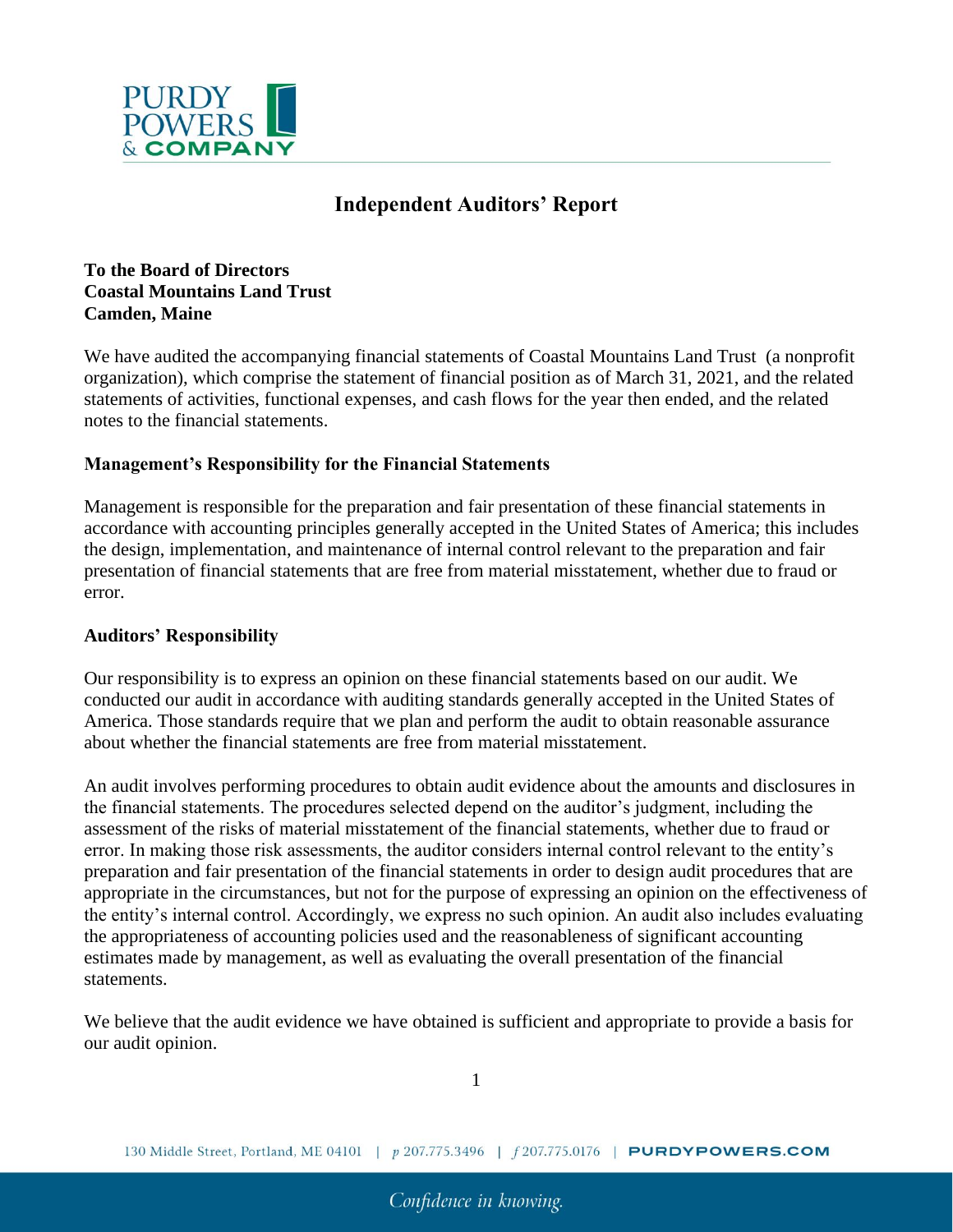#### **Opinion**

In our opinion, the financial statements referred to above present fairly, in all material respects, the financial position of Coastal Mountains Land Trust as of March 31, 2021, and the changes in its net assets and its cash flows for the year then ended in accordance with accounting principles generally accepted in the United States of America.

#### **Report on Summarized Comparative Information**

We have previously audited the Coastal Mountains Land Trust's 2020 financial statements, and we expressed an unmodified audit opinion on those audited financial statements in our report dated May 20, 2020. In our opinion, the summarized comparative information presented herein as of and for the year ended March 31, 2020, is consistent, in all material respects, with the audited financial statements from which is has been derived.

Purdy Powns<sup>, Company</sup><br>Professional Association

**Portland, Maine June 1, 2021**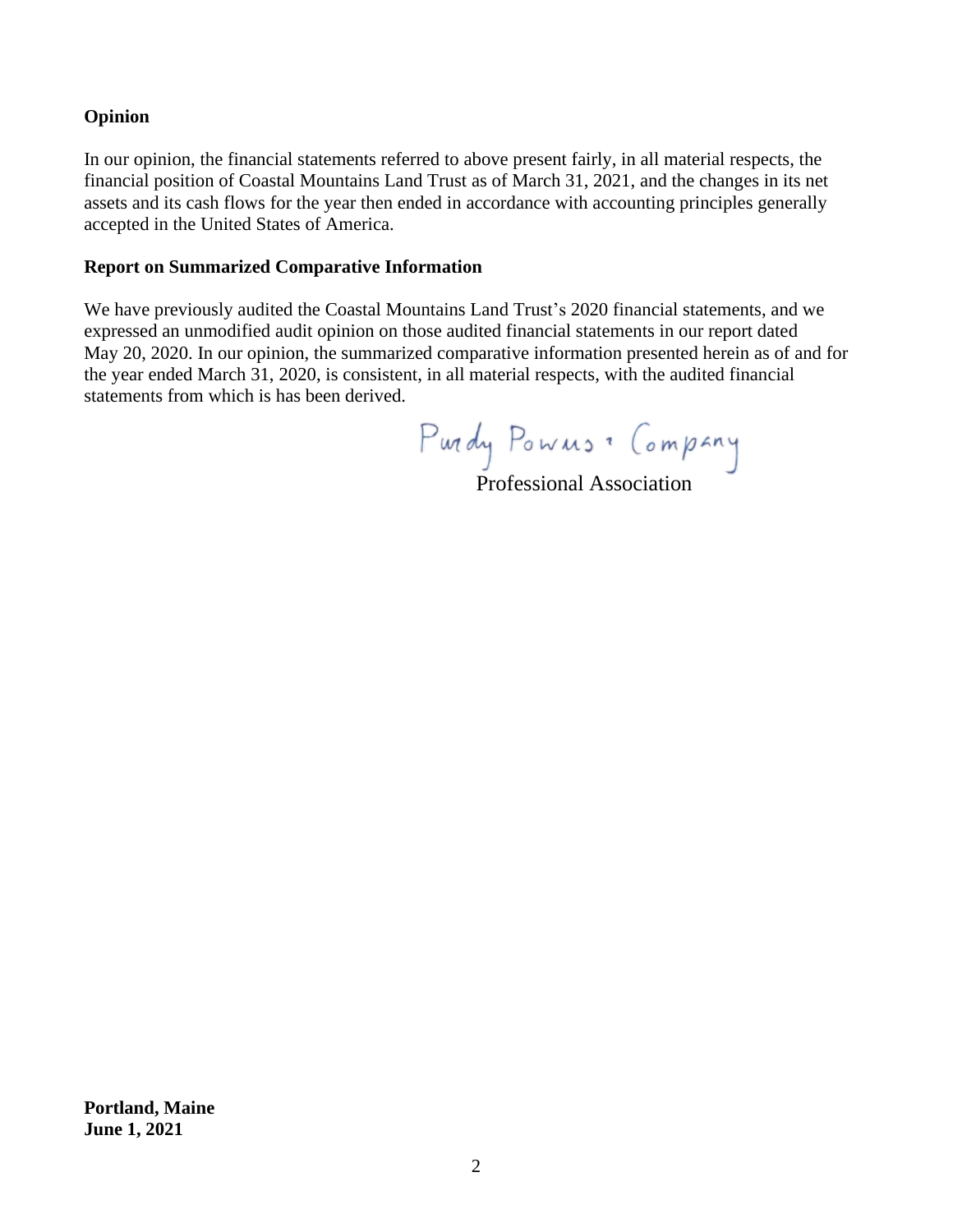### **Statement of Financial Position**

# **Coastal Mountains Land Trust**

## **As of March 31, 2021 (with comparative totals for March 31, 2020)**

| <b>Current Assets</b>                                   |           |                 |
|---------------------------------------------------------|-----------|-----------------|
|                                                         |           |                 |
| \$<br>Cash and cash equivalents                         | 195,821   | \$<br>334,458   |
| Investments                                             | 420,596   | 227,451         |
| Current portion of pledges receivable                   | 49,833    | 80,334          |
| Grants receivable                                       |           | 7,025           |
| Deposits                                                | 7,900     |                 |
| Prepaid expenses                                        | 10,029    | 3,512           |
| <b>Total Current Assets</b>                             | 684,179   | 652,780         |
| Property and Equipment, net of accumulated depreciation | 1,539,417 | 958,209         |
| <b>Other Assets</b>                                     |           |                 |
| Cash restricted by donors for property acquisition      | 447,214   | 739,945         |
| Pledges receivable, net of current portion              | 28,000    | 25,333          |
| Investments restricted by board                         | 1,242,188 | 521,743         |
| Investments restricted by donors                        | 2,490,212 | 2,097,275       |
| Split-interest agreements                               | 446,128   | 342,629         |
| Conserved fee title property                            | 1,597,725 | 1,593,908       |
| <b>Total Other Assets</b>                               | 6,251,467 | 5,320,833       |
| <b>Total Assets</b><br>- \$                             | 8,475,063 | \$<br>6,931,822 |
| <b>Current Liabilities</b>                              |           |                 |
| \$<br>Accounts payable and accrued liabilities          | 7,377     | \$<br>23,212    |
| Current portion of long-term note payable               | 6,750     | 16,200          |
| Short-term notes payable                                |           | 150,000         |
| <b>Total Current Liabilities</b>                        | 14,127    | 189,412         |
| <b>Long-Term Liabilities</b>                            |           |                 |
| Long-term portion of note payable                       |           | 6,750           |
| <b>Total Long-Term Liabilities</b>                      |           | 6,750           |
| <b>Total Liabilities</b>                                | 14,127    | 196,162         |
| <b>Net Assets</b>                                       |           |                 |
| Without donor restrictions                              | 4,413,014 | 2,811,568       |
| With donor restrictions                                 | 4,047,922 | 3,924,092       |
| <b>Total Net Assets</b>                                 | 8,460,936 | 6,735,660       |
| Total Liabilities and Net Assets \$                     | 8,475,063 | \$<br>6,931,822 |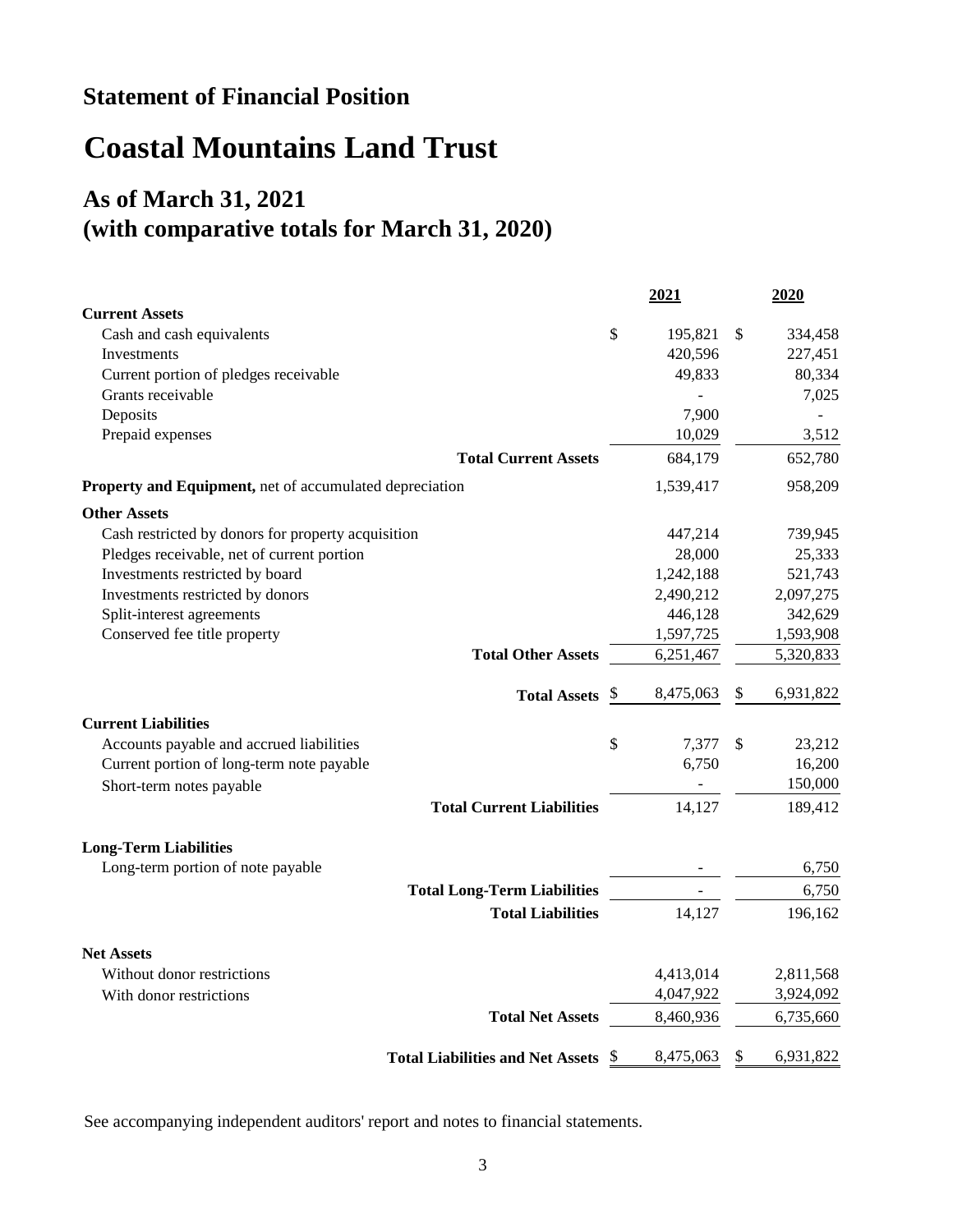### **Statement of Activities**

# **Coastal Mountains Land Trust**

## **For the Year Ended March 31, 2021 (with comparative totals for March 31, 2020)**

|                                              |                      | 2021                     |                          | 2020            |
|----------------------------------------------|----------------------|--------------------------|--------------------------|-----------------|
|                                              | <b>Without Donor</b> | With Donor               |                          |                 |
|                                              | Restrictions         | Restrictions             | Total                    | Total           |
| <b>Revenues</b>                              |                      |                          |                          |                 |
| Contributions and support                    | \$<br>402,275        | $\mathcal{S}$<br>423,555 | <sup>\$</sup><br>825,830 | 1,395,980<br>\$ |
| Special events                               | 5,635                |                          | 5,635                    |                 |
| Beech Hill Farm income                       |                      |                          |                          | 11,407          |
| Grants and contracts                         | 226,300              | 130,000                  | 356,300                  | 549,500         |
| Investment income                            | 28,360               | 26,387                   | 54,747                   | 62,509          |
| Paycheck Protection Program loan forgiveness | 83,800               |                          | 83,800                   |                 |
| Contributions of property                    |                      | 66,554                   | 66,554                   | 1,696,750       |
| In-kind contributions                        | 21,221               |                          | 21,221                   | 11,932          |
| Net assets released from restrictions        | 687,508              | (687, 508)               |                          |                 |
| <b>Total Revenues</b>                        | 1,455,099            | (41, 012)                | 1,414,087                | 3,728,078       |
| <b>Expenses</b>                              |                      |                          |                          |                 |
| Program services                             |                      |                          |                          |                 |
| Land acquisiton                              | 163,633              |                          | 163,633                  | 184,277         |
| Impairment of land                           | 72,536               |                          | 72,536                   | 1,614,305       |
| Purchase of easement                         |                      |                          |                          | 637,024         |
| Outreach                                     | 96,757               |                          | 96,757                   | 98,251          |
| Stewardship                                  | 184,646              |                          | 184,646                  | 184,639         |
| Supporting services                          |                      |                          |                          |                 |
| General administrative                       | 140,055              |                          | 140,055                  | 130,202         |
| Fundraising                                  | 105,203              |                          | 105,203                  | 104,727         |
| <b>Total Expenses</b>                        | 762,830              |                          | 762,830                  | 2,953,425       |
| <b>Revenues Over (Under) Expenses</b>        | 692,269              | (41, 012)                | 651,257                  | 774,653         |
| Change in value of                           |                      |                          |                          |                 |
| split interest agreements                    |                      | 103,499                  | 103,499                  | 11,587          |
| Net realized and unrealized                  |                      |                          |                          |                 |
| gain (loss) on investments                   | 909,177              | 61,343                   | 970,520                  | (226, 844)      |
|                                              | 909,177              | 164,842                  | 1,074,019                | (215, 257)      |
| <b>Increase in Net Assets</b>                | 1,601,446            | 123,830                  | 1,725,276                | 559,396         |
| Net assets at beginning of year              | 2,811,568            | 3,924,092                | 6,735,660                | 6,176,264       |
| Net Assets at End of Year \$                 | 4,413,014            | \$<br>4,047,922          | \$<br>8,460,936          | \$<br>6,735,660 |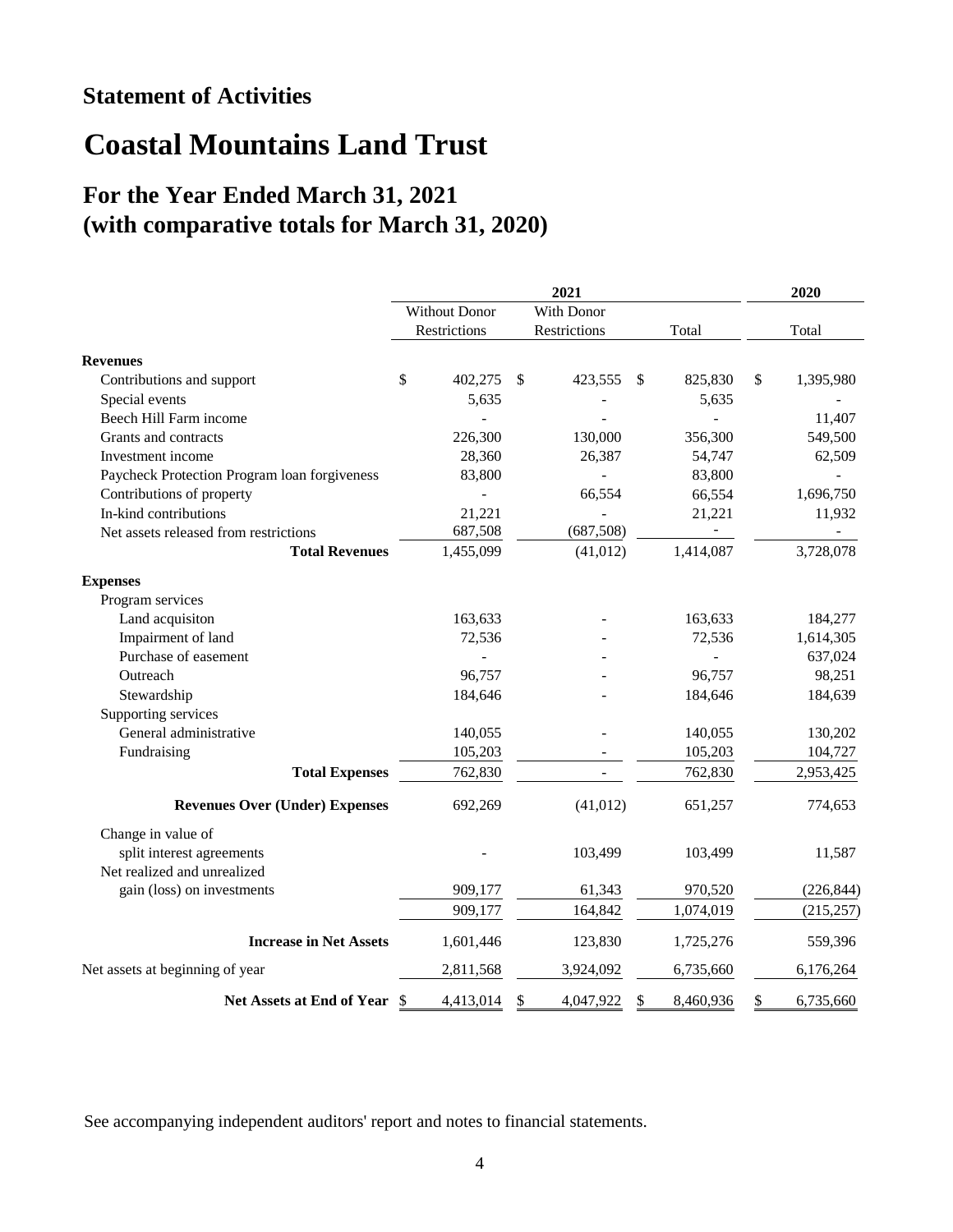### **Statement of Functional Expenses**

# **Coastal Mountains Land Trust**

## **As of March 31, 2021 (with comparative totals for March 31, 2020)**

|                              |                     |                         |                          | 2021             |                         |               |               |              | 2020      |
|------------------------------|---------------------|-------------------------|--------------------------|------------------|-------------------------|---------------|---------------|--------------|-----------|
|                              |                     | <b>Program Services</b> |                          |                  |                         |               |               |              |           |
|                              | Land<br>Acquisition | Outreach                | Stewardship              | Total<br>Program | Management<br>& General | Fundraising   | Total         |              | Total     |
| Expenses:                    |                     |                         |                          |                  |                         |               |               |              |           |
| <b>Salaries</b>              | \$<br>92,058        | \$<br>61.372            | \$<br>115,073            | \$<br>268,503    | \$<br>46,029            | \$<br>67,910  | \$<br>382,442 | $\mathbb{S}$ | 370,738   |
| Payroll taxes                | 6,884               | 4,589                   | 8,604                    | 20,077           | 3,442                   | 5,162         | 28,681        |              | 28,084    |
| <b>Benefits</b>              | 10,057              | 6,667                   | 12,644                   | 29,368           | 4,997                   | 7,698         | 42,063        |              | 34,637    |
| Advertising                  |                     | 16                      | 24                       | 40               | 170                     | 25            | 235           |              | 345       |
| Community engagement         |                     | 3,110                   |                          | 3,110            | 222                     | 2,385         | 5,717         |              | 10,975    |
| Fees                         | 2,418               | 3,969                   | 1,212                    | 7,599            | 4,652                   | 7,147         | 19,398        |              | 22,786    |
| Insurance                    | 12,453              | 3,527                   | 16,826                   | 32,806           | 1,550                   | 2,956         | 37,312        |              | 29,811    |
| Property management expenses | 30,258              | 57                      | 15,326                   | 45,641           | 14                      |               | 45,655        |              | 65,687    |
| Newsletter                   |                     | 2,942                   |                          | 2,942            |                         | 5,881         | 8,823         |              | 6,967     |
| Office expenses              | 428                 | 952                     | 1,235                    | 2,615            | 13.079                  | 571           | 16,265        |              | 13,223    |
| Postage and delivery         | 531                 | 1,062                   | 731                      | 2,324            | 353                     | 1,350         | 4,027         |              | 3,252     |
| Printing and publications    | 1,572               | 5,532                   | 3,229                    | 10,333           | 640                     | 1,576         | 12,549        |              | 6,559     |
| Professional fees            | 591                 | 148                     | 591                      | 1,330            | 19,130                  | 74            | 20,534        |              | 19,122    |
| Real estate taxes            | 187                 |                         | 3,009                    | 3,196            |                         |               | 3,196         |              | 16,497    |
| Repairs and maintenance      | 824                 | 274                     | 1,072                    | 2,170            | 410                     | 550           | 3,130         |              | 6,595     |
| Telephone and internet       | 1,164               | 291                     | 1,164                    | 2,619            |                         | 291           | 2,910         |              | 2,649     |
| Travel and entertainment     | 3,120               | 1.977                   | 2,818                    | 7,915            | 3,289                   | 1,490         | 12,694        |              | 21,382    |
| <b>Utilities</b>             | 1,088               | 272                     | 1,088                    | 2,448            | 136                     | 137           | 2,721         |              | 2,673     |
| Impairment of land           | 72,536              |                         | $\overline{\phantom{a}}$ | 72,536           |                         |               | 72,536        |              | 1,614,305 |
| Purchase of easement         |                     |                         |                          |                  |                         |               |               |              | 637,024   |
| Depreciation expense         |                     |                         |                          |                  | 40,610                  |               | 40,610        |              | 39,768    |
| Interest expense             |                     |                         |                          |                  | 1,332                   |               | 1,332         |              | 346       |
| Total expenses               | 236,169             | \$<br>96,757            | 184,646                  | 517,572          | 140,055                 | \$<br>105,203 | \$<br>762,830 |              | 2,953,425 |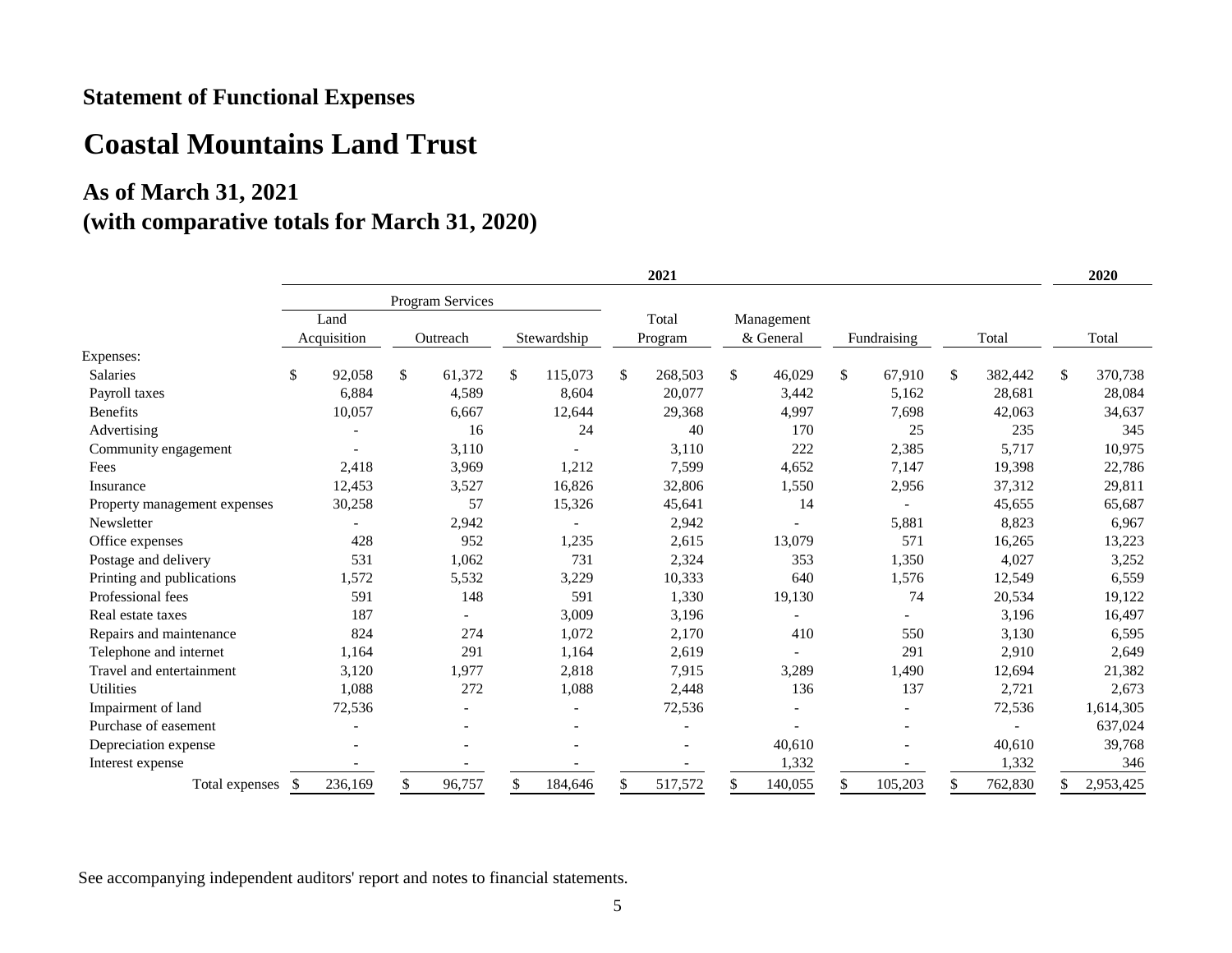## **Statement of Cash Flows (1 of 2)**

# **Coastal Mountains Land Trust**

### **For the Year Ended March 31, 2021 (with comparative totals for March 31, 2020)**

|                                                   | 2021            | 2020          |
|---------------------------------------------------|-----------------|---------------|
| <b>Operating Activities</b>                       |                 |               |
| Increase in net assets                            | \$<br>1,725,276 | \$<br>559,396 |
| Adjustments to reconcile changes in net assets to |                 |               |
| net cash provided by operating activities:        |                 |               |
| Paycheck Protection Program loan forgiveness      | (83,800)        |               |
| Depreciation                                      | 40,610          | 39,768        |
| Impairment reductions                             | 72,536          | 1,614,305     |
| Non-cash contribution of property                 | (66, 554)       | (1,696,750)   |
| Investment (gains) losses                         | (970, 520)      | 226,844       |
| Change in value of split-interest agreements      | (103, 499)      | (11,587)      |
| (Increase) decrease in operating assets:          |                 |               |
| Pledges receivable                                | 27,834          | 71,456        |
| Grants receivable                                 | 7,025           | 112,975       |
| Deposits                                          | (7,900)         | 30,000        |
| Prepaid expenses                                  | (6,517)         | 2,426         |
| Increase (decrease) in operating liabilities:     |                 |               |
| Accounts payable and accrued liabilities          | (15, 835)       | 5,950         |
| <b>Net Cash Provided by Operating Activities</b>  | 618,656         | 954,783       |
| <b>Investing Activities</b>                       |                 |               |
| Purchase of property and equipment                | (621, 818)      | (306, 189)    |
| Purchase of conservation property and easements   | (9,799)         | (185, 468)    |
| Proceeds from sales of investments                | 1,913,245       | 992,898       |
| Purchase of investments                           | (2,249,252)     | (1,441,457)   |
| <b>Net Cash Used by Investing Activities</b>      | (967, 624)      | (940, 216)    |
|                                                   |                 |               |
| <b>Financing Activities</b>                       |                 |               |
| Proceeds from Paycheck Protection Program loan    | 83,800          |               |
| Proceeds from long-term note payable              |                 | 27,000        |
| Principal payments on long-term note payable      | (16,200)        | (4,050)       |
| Proceeds from short-term borrowings               |                 | 150,000       |
| Principal payment on short-term note payable      | (150,000)       | (200,000)     |
| <b>Net Cash Used by Financing Activities</b>      | (82, 400)       | (27,050)      |
| <b>Decrease in Cash and Cash Equivalents</b>      | (431, 368)      | (12, 483)     |
| Cash and cash equivalents at beginning of year    | 1,074,403       | 1,086,886     |
| Cash and Cash Equivalents at End of Year \$       | 643,035         | 1,074,403     |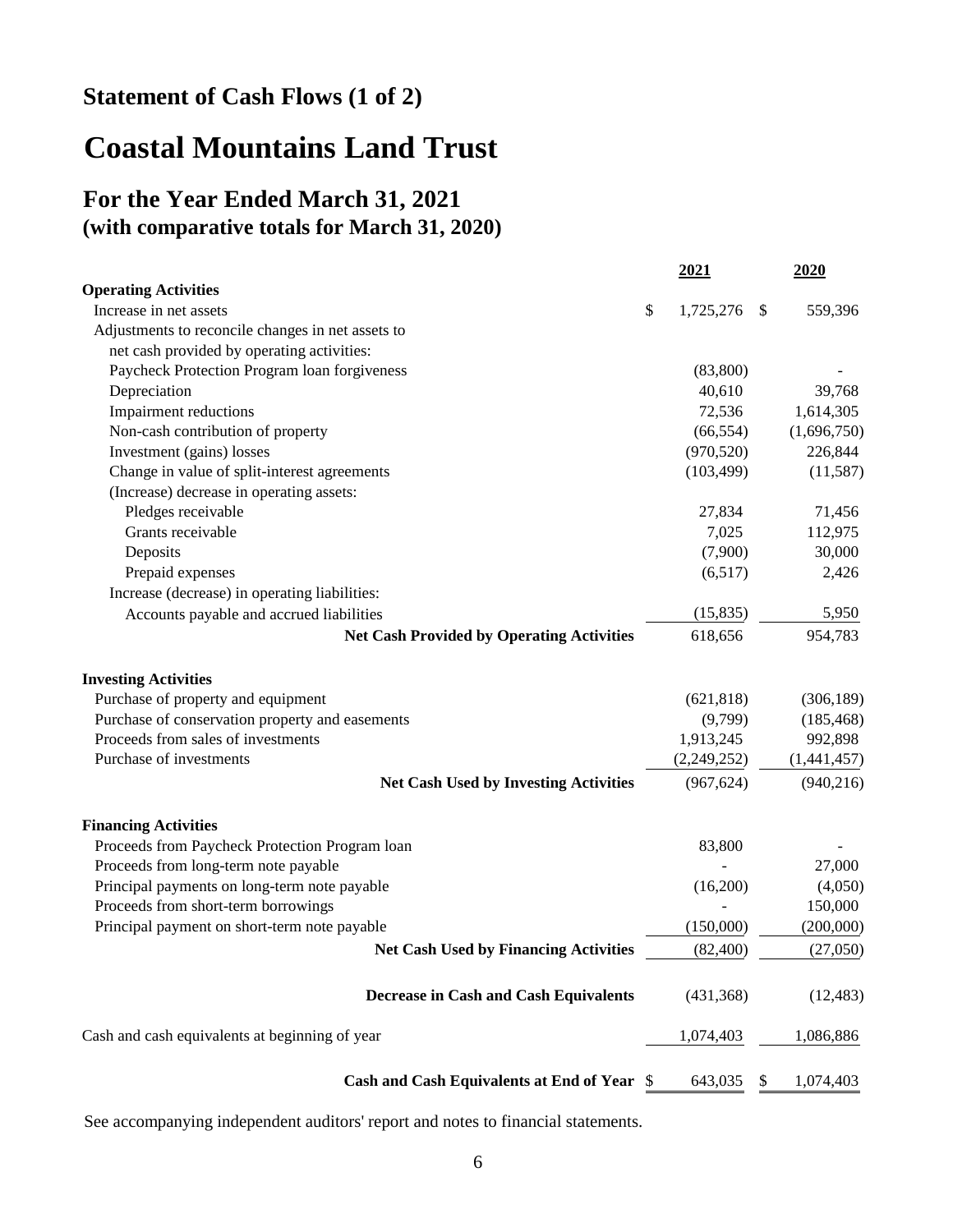## **Statement of Cash Flows (2 of 2)**

# **Coastal Mountains Land Trust**

## **For the Year Ended March 31, 2021 (with comparative totals for March 31, 2020)**

|                                                          | 2021          | 2020      |
|----------------------------------------------------------|---------------|-----------|
| <b>Supplemental Disclosure of Cash Flow Information:</b> |               |           |
| Cash paid during the year for interest                   | 1,332         | 346       |
| Cash and cash equivalents                                | \$<br>195.821 | 334,458   |
| Cash restricted by donors for property acquisition       | 447.214       | 739.945   |
|                                                          | 643.035       | 1,074,403 |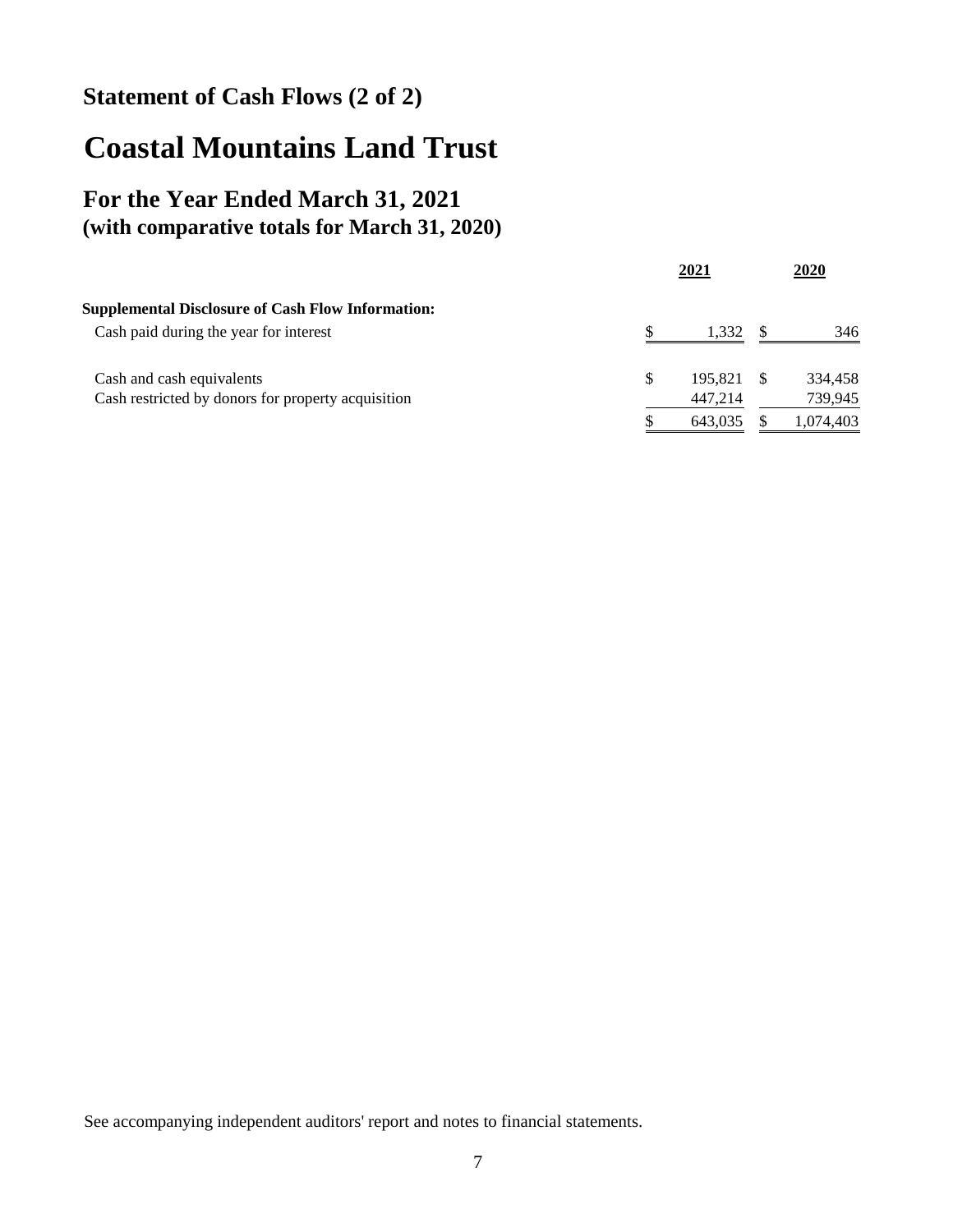### **Notes to Financial Statements**

## **Coastal Mountains Land Trust**

#### **Note A - Summary of Significant Accounting Policies**

#### **Organization**

Coastal Mountains Land Trust is a Maine non-profit corporation located in Camden, Maine. The mission of Coastal Mountains Land Trust is to permanently conserve land to benefit the natural and human communities of western Penobscot Bay.

#### **Basis of Presentation**

The accompanying financial statements include a statement of financial position, a statement of activities, a statement of functional expenses, and a statement of cash flows. Coastal Mountains Land Trust is required to report information regarding its financial position and activities according to two classes of net assets as follows:

Net Assets without Donor Restrictions - Represents those resources that are not subject to donorimposed restrictions (donors include other types of contributors, including makers of certain grants), and can be used for any purpose designated by Coastal Mountains Land Trust's governing board.

Net Assets with Donor Restrictions - Represents resources and the portion of net assets resulting from contributions and other inflows of assets whose use is limited by donor-imposed restrictions.

#### **Contributions**

Contributions received are recorded as net assets without donor restrictions or net assets with donor restrictions depending on the existence and/or nature of any donor restrictions.

#### **Donated Services by Volunteers**

A number of volunteers have donated their time and perform a variety of tasks that assist Coastal Mountains Land Trust in the completion of its mission. The value of contributed services is recognized in the financial statements if the services received create or enhance nonfinancial assets or require specialized skills, are provided by individuals possessing those skills, and would typically need to be purchased if not provided by donation. As these volunteer services do not meet the foregoing criteria for recognition as contributed services under FASB ASC 958-605, Revenue Recognition, no amounts for volunteer support or revenue recognition have been recorded.

#### **Revenue and Expense Recognition**

The financial statements of Coastal Mountains Land Trust have been prepared on the accrual basis of accounting. Revenues received are recorded as revenue without donor restrictions or with donor restrictions, depending on the existence and/or nature of any donor restrictions. Support that is restricted by the donor is reported as an increase in net assets without donor restrictions if the restriction expires in the reporting period in which the support is recognized. All other donor restricted support is reported as an increase in net assets with donor restrictions.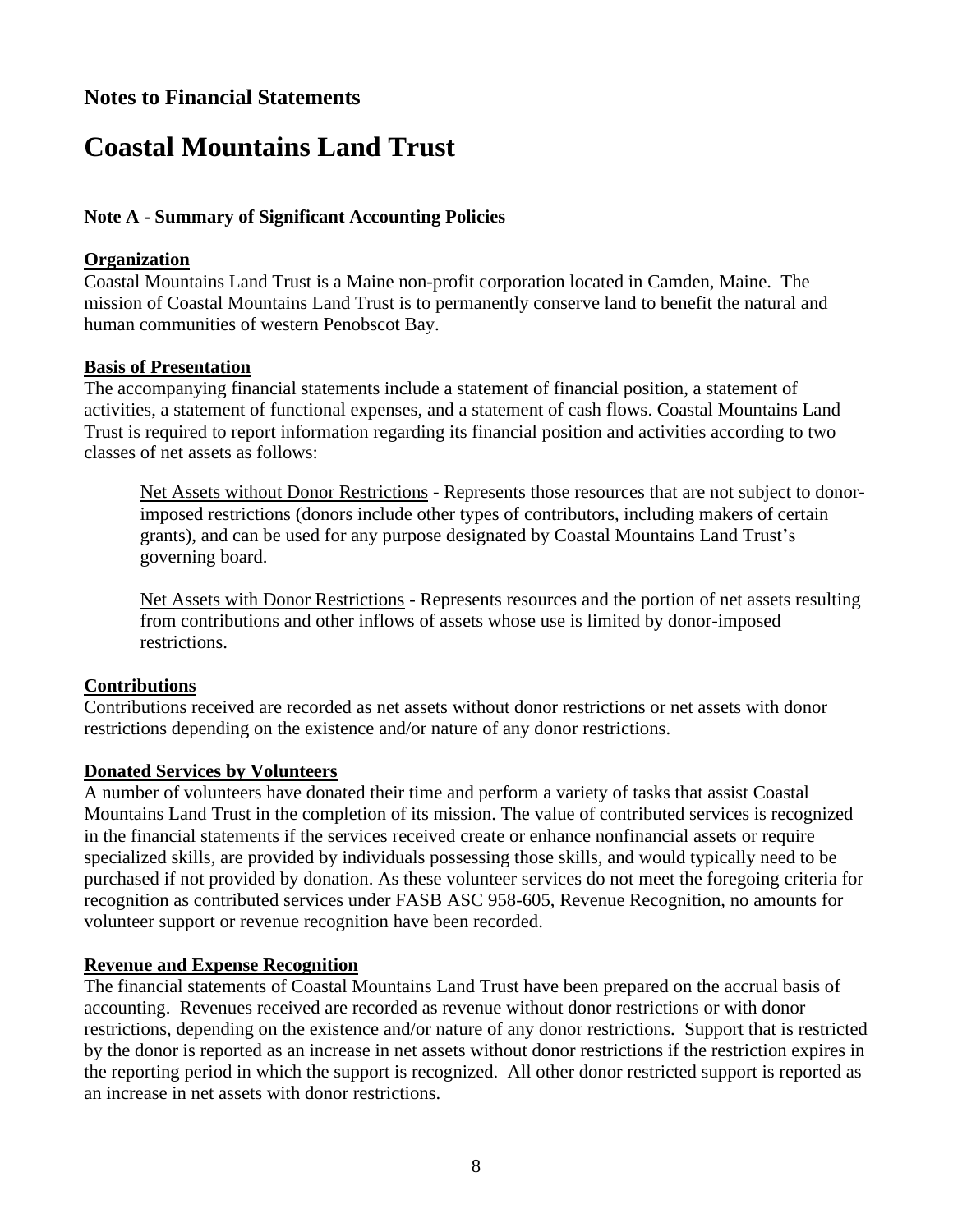## **Coastal Mountains Land Trust**

#### **Note A - Summary of Significant Accounting Policies - Continued**

#### **Revenue and Expense Recognition - Continued**

When a restriction expires (that is, when a stipulated time restriction ends or purpose restriction is accomplished), net assets with donor restrictions are reclassified to net assets without donor restrictions and reported in the statement of activities as net assets released from restrictions.

In accordance with ASC 606, Coastal Mountains Land Trust recognizes revenue when it satisfies a performance obligation by transferring control of a promised good or service, in an amount that reflects the consideration it expects to be entitled to in exchange for those goods or services.

#### **Revenue**

In accordance with FASB ASC 606-10-50-14, Coastal Mountains Land Trust has elected not to disclose certain information about its remaining performance obligations, as such obligations relate to contracts with an original expected duration of one year or less. See Note O for the nature of Coastal Mountains Land Trust's remaining performance obligations.

Sales taxes concurrent with specific revenue-producing transactions are collected and remitted to the State of Maine and are therefore excluded from revenue.

#### **Estimates**

The preparation of financial statements in conformity with generally accepted accounting principles requires management to make estimates and assumptions that affect certain reported amounts and disclosures. Accordingly, actual results could differ from those estimates.

#### **Cash and Cash Equivalents**

Coastal Mountains Land Trust considers cash in banks and all other highly liquid investments with a maturity of less than three months to be cash and cash equivalents for the purpose of cash flows. Cash and cash equivalents residing within Coastal Mountains Land Trust's investment portfolios are reported as investments. Coastal Mountains Land Trust maintains its cash and cash equivalents in bank deposit accounts, and at times balances may exceed federally insured limits. Coastal Mountains Land Trust has not experienced any losses in such accounts.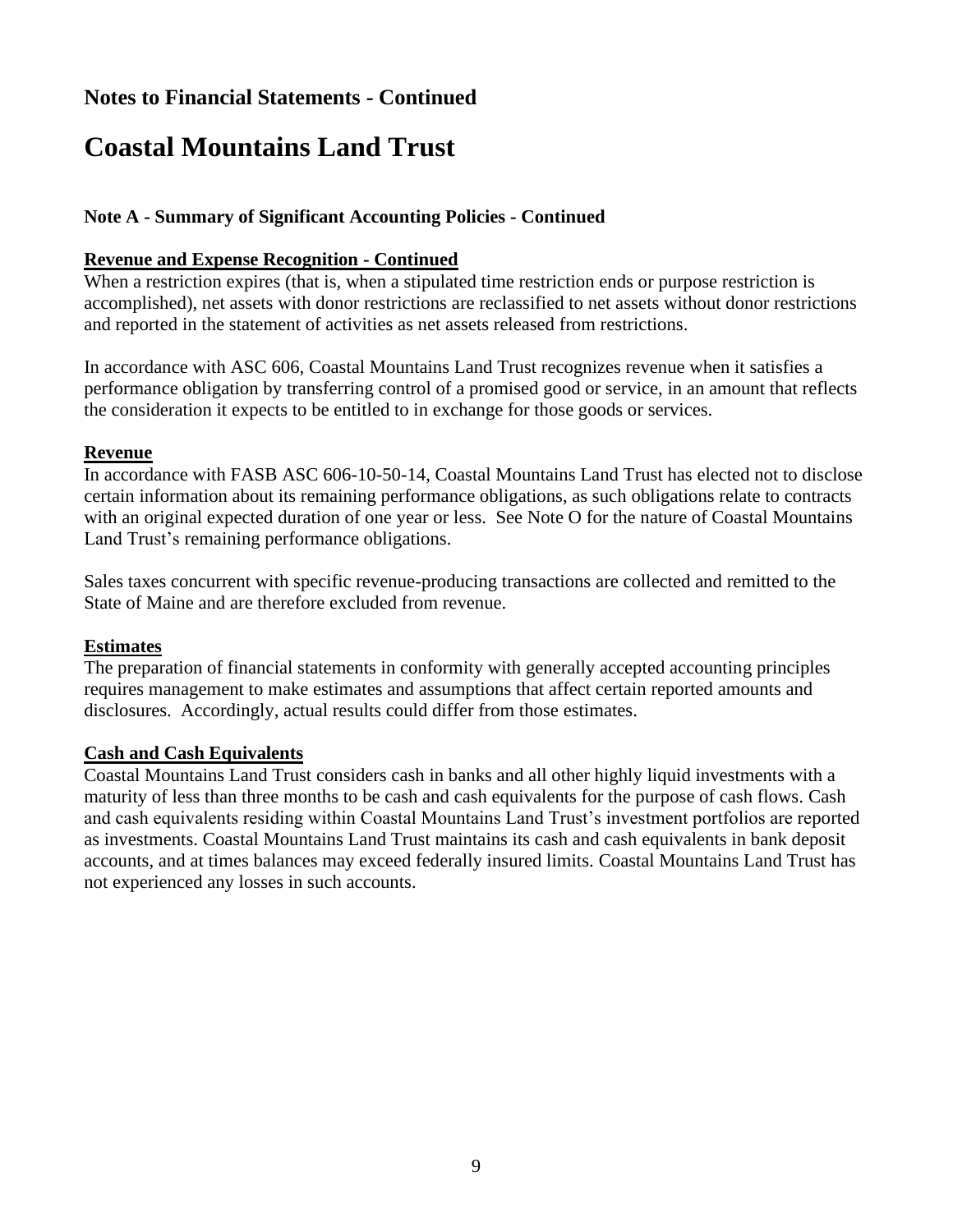## **Coastal Mountains Land Trust**

#### **Note A - Summary of Significant Accounting Policies - Continued**

#### **Pledges Receivable**

Pledges receivable represents amounts due to Coastal Mountains Land Trust for unconditional promises, which are recognized as revenue in the period the pledge is made. Conditional promises to give are recognized when the conditions on which they depend are substantially met.

The allowance for doubtful pledges is provided based on an analysis by management of the collectability of outstanding balances. Management considers the age of outstanding balances and the credit worthiness of supporters in determining the allowance for doubtful pledges. Management has estimated that no allowance for doubtful pledges is necessary as of March 31, 2021 and 2020.

Pledges receivable is stated net of a discount for the time value of money. Management has estimated that no discount is necessary as of March 31, 2021 and 2020.

#### **Grants Receivable**

Grants receivable consists of amounts due from a State grant. Management has estimated no allowance for doubtful accounts is necessary as of March 31, 2021 and 2020.

#### **Investments**

Coastal Mountains Land Trust reports its investments in marketable securities with readily determinable fair values and all debt securities at fair value in the statement of financial position. Unrealized gains and losses are included in the change in net assets.

#### **Property and Equipment**

Property and equipment is stated at cost if purchased or at fair value if contributed. Coastal Mountains Land Trust's policy is to capitalize acquisitions and major improvements with a cost of \$1,000 or more and to expense repair and maintenance costs that do not extend the useful lives of the assets. Depreciation expense is calculated utilizing the straight-line method based on the estimated useful lives of the depreciable assets, which range from 5 to 48 years. Depreciation expense for the years ended March 31, 2021 and 2020 was \$40,610 and \$39,768, respectively.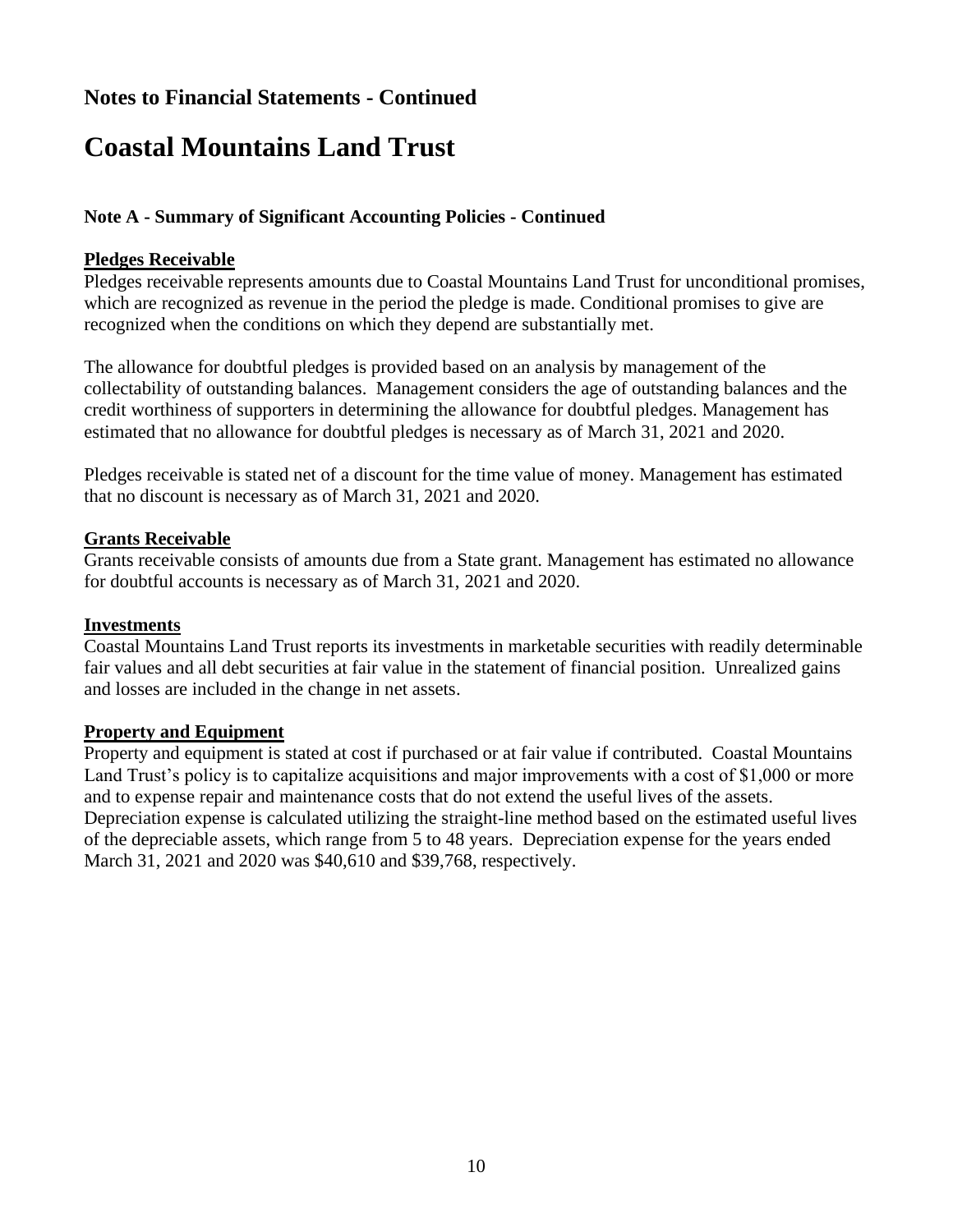## **Coastal Mountains Land Trust**

#### **Note A - Summary of Significant Accounting Policies - Continued**

#### **Property (Parcels of Land)**

The property of Coastal Mountains Land Trust consists of parcels of land in western Penobscot Bay owned in fee and received at various times from various donors and sellers. If donated, such property is recorded as revenue and as an "other asset" at the time the property is received. The basis of the donation is the fair value of the property as of the date donated as determined by the most recent appraisal by an independent qualified appraiser. If purchased, the property is recorded as an "other asset" based upon the cost of the acquisition.

Many properties acquired by Coastal Mountains Land Trust are later encumbered by conservation easements or declarations of trust which legally restrict the uses the land can be put to. Such encumbrances impair the market value of the property. Consequently all such properties have been written down to the estimated market value following the recording of the encumbrance.

#### **Conservation Easements**

It is the policy of Coastal Mountains Land Trust to not recognize any amount in the financial statements for the donation of an easement as it has no economic value. The costs of purchased easements are reflected as an expense. No amount is capitalized for the acquisition of an easement as it is not a fee simple property.

#### **In-Kind Contributions**

Coastal Mountains Land Trust records donated goods and services at fair value at the date of donation. For the years ended March 31, 2021 and 2020 approximately \$21,200 and \$11,900, respectively, has been recorded as in-kind revenue with an equal amount as in-kind expense in order to reflect these donated goods and services.

#### **Expense Allocation**

The financial statements report certain categories of expenses that are attributable to more than one program or supporting functions of Coastal Mountains Land Trust. These expenses include salaries, payroll taxes, benefits, insurance, office expenses, and professional fees. Salaries, payroll taxes, and benefits are allocated based on estimates of time and effort. Certain costs of insurance, office expenses, and professional fee expenses are based on management's estimate of the appropriate allocations for each expense.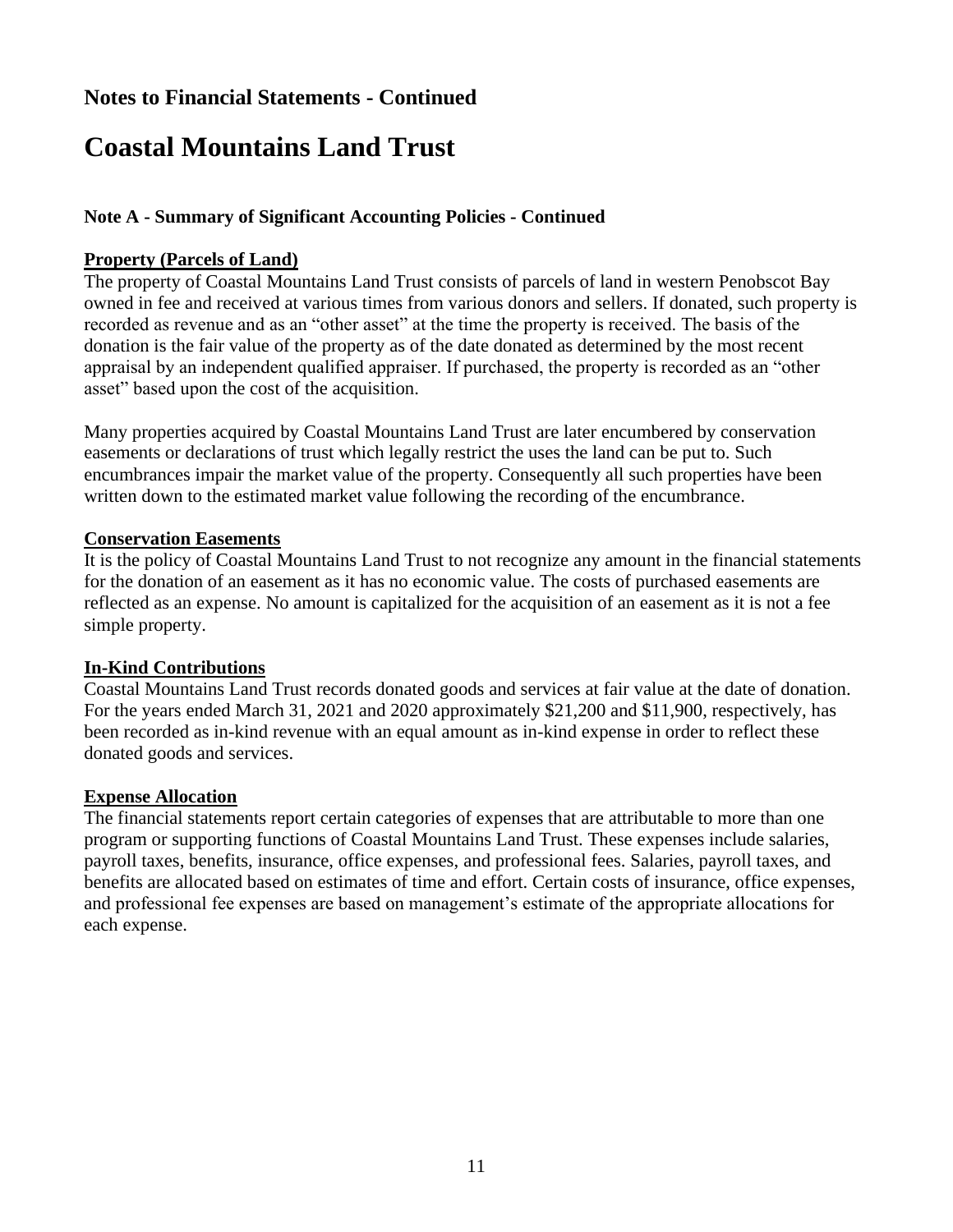## **Coastal Mountains Land Trust**

#### **Note A - Summary of Significant Accounting Policies - Continued**

#### **Split-Interest Agreements**

Split-interest agreements consist of assets placed in trust for the benefit of Coastal Mountains Land Trust and beneficiaries. Revocable split-interest agreements are not recorded as contributions unless enforceable by law. Irrevocable split-interest agreements are recorded as contributions at fair value when the assets are received or when Coastal Mountains Land Trust is notified of the existence of the agreement, net of a liability for the present value of future cash outflows to beneficiaries. The liability is adjusted during the term of the agreement for changes in actuarial assumptions and the asset is valued at fair value each reporting period. The accounting treatment varies depending upon the type of the agreement created and whether Coastal Mountains Land Trust or a third party is the trustee.

It is reasonably possible that certain events, such as the unexpected deaths of beneficiaries or grantors, could cause a significant difference between the estimated and actual cash flows from the split-interest agreements.

#### **Comparative Data**

The financial statements include certain prior year summarized comparative information in total but not by net asset class. Such information does not include sufficient detail to constitute a presentation in conformity with generally accepted accounting principles. Accordingly, such information should be read in conjunction with the Coastal Mountains Land Trust's financial statements for the year ended March 31, 2020, from which the summarized information was derived.

#### **Pending Accounting Pronouncement**

In February 2016, the Financial Accounting Standards Board issued ASU 2016-02, *Leases* (Topic 842). This new standard will provide users of the financial statements a more accurate picture of the assets and the long-term financial obligations of organizations that lease. The standard is for a dual-model approach: a lessee will account for most existing capital leases as Type A leases, and most existing operating leases as Type B leases. Both will be reported on the balance sheet of Coastal Mountains Land Trust for leases with a term exceeding 12 months. Lessors will see some changes too, largely made to align with the revised lease model. For nonpublic organizations, the new leasing standard will apply for fiscal years beginning after December 15, 2021. The standard requires retroactive application to previously issued financial statements, if presented. Management is currently evaluating the impact of adoption on its financial statements.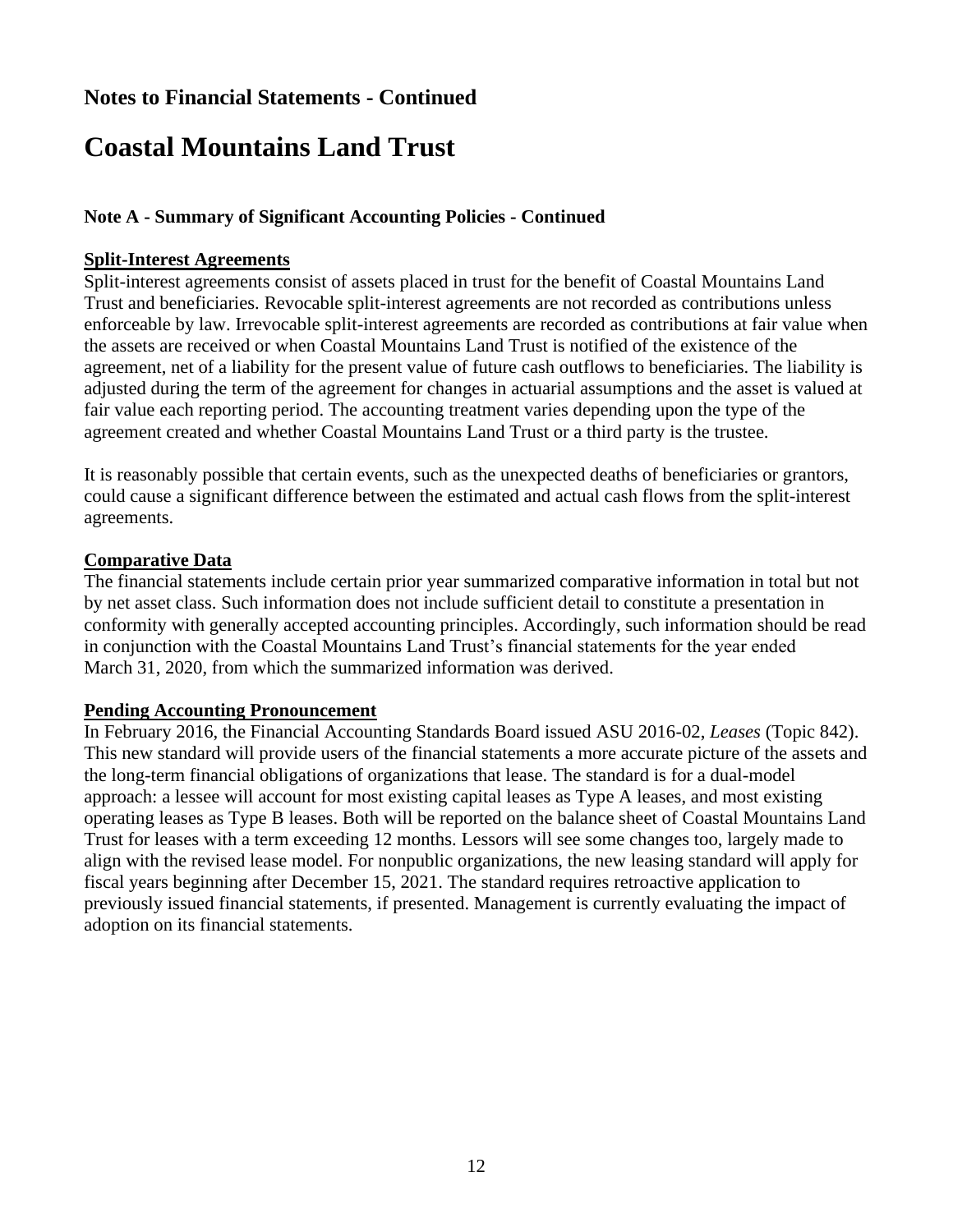## **Coastal Mountains Land Trust**

### **Note B - Investments**

Investments are composed of:

|                                                                | 2021      | 2020          |
|----------------------------------------------------------------|-----------|---------------|
| Investments - unrestricted                                     | 420,596   | \$<br>227,451 |
| Investments restricted by Board                                | 1,242,188 | 521,743       |
| Investments restricted by donors for stewardship               | 37,512    | 99,805        |
| Investments restricted by donors for property acquisition      | 881,407   | 490,222       |
| Investments restricted by donors for reserves and land defense | 946,554   | 887,509       |
| Investments restricted by donors, not subject to appropriation |           |               |
| or expenditure                                                 | 624,739   | 619,739       |
|                                                                | 4,152,996 | 2,846,469     |

Investments consist of various securities and are stated at fair value as of March 31, 2021 and 2020 as follows:

|                              | 2021             |               | 2020      |
|------------------------------|------------------|---------------|-----------|
| Money market funds           | 879,950          | $\mathcal{S}$ | 313,639   |
| Bond mutual funds and ETFs   |                  |               | 35,859    |
| Equity mutual funds and ETFs | 515,742          |               | 284,025   |
| Fixed income securities      | 140,806          |               | 616,692   |
| Equity securities            | 2,616,498        |               | 1,596,254 |
|                              | <u>4,152,996</u> |               | 2,846,469 |

Investment returns from these investments are summarized as follows at March 31:

|                                                           | 2021      | 2020       |
|-----------------------------------------------------------|-----------|------------|
| Interest and dividend income                              | 54.747 \$ | 62,509     |
| Net realized and unrealized gains (losses) on investments | 970.520   | (226, 844) |
|                                                           | 1,025,267 | (164, 335) |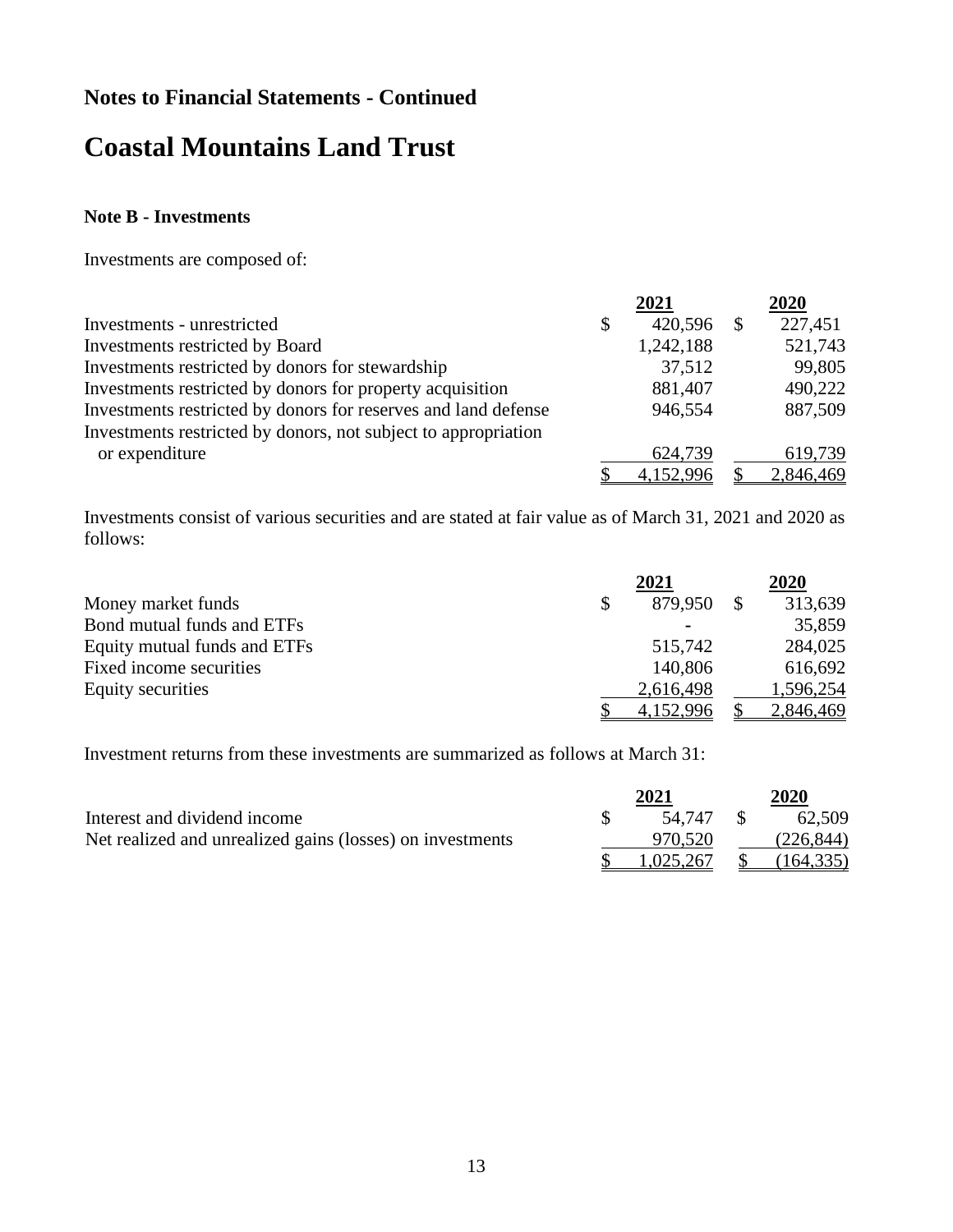## **Coastal Mountains Land Trust**

#### **Note C - Split-Interest Agreements**

Coastal Mountains Land Trust is a remainder beneficiary of two irrevocable charitable remainder trusts and the income beneficiary of a charitable lead trust. The funds of these trusts are held and controlled by third-party trustees who are responsible for investment and payment decisions. Coastal Mountains Land Trust is entitled to a share of the remaining value of each charitable remainder trust when the final beneficiaries die.

Coastal Mountains Land Trust has recognized an asset for its interest in the charitable remainder trusts. The asset is valued at the net present value of expected cash flows from the agreements, which is calculated as the difference between the fair market value of trust assets and the present value of future payments to beneficiaries. The present value of future payments to beneficiaries is determined annually based on the life expectancies of the beneficiaries, which assumed 8 years and 33 years for the two charitable remainder trusts, and discount rates of 2.0% and 2.5%, respectively.

In addition, Coastal Mountains Land Trust is the remainder beneficiary of a grantor-retained life estate. Coastal Mountains Land Trust received title to a four-acre homestead that is to be sold to provide stewardship funds at the termination of the life estate. Coastal Mountains Land Trust has recognized an asset for its interest in the grantor-retained life estate. The asset is valued at the present value of expected cash flows from the agreement. The present value of the future cash flows associated with the termination of the life estate is determined annually based on the life expectancies of the grantors (10 years), the appraised value of the property, an appreciation rate of 2.85%, and a discount rate of 6.85%.

At March 31, 2021 and 2020, Coastal Mountains Land Trust's interest in these three split-interest agreements was valued at \$446,128, and \$342,629, respectively.

#### **Note D - Fair Value Measurements**

Coastal Mountains Land Trust applies a framework for measuring fair values under generally accepted accounting principles which applies to all financial instruments that are measured and reported at fair value.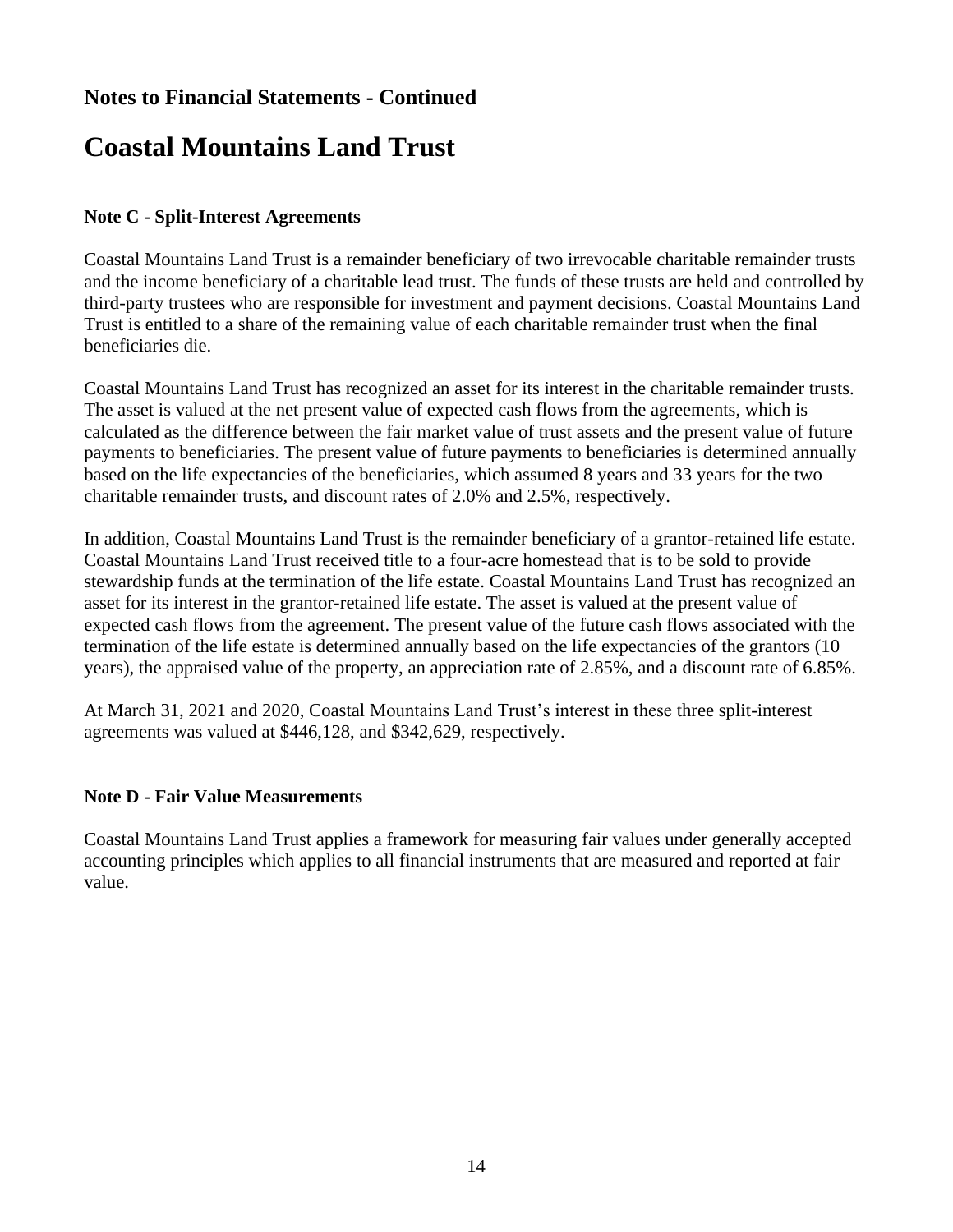## **Coastal Mountains Land Trust**

#### **Note D - Fair Value Measurements - Continued**

The framework for measuring fair value of financial assets and liabilities includes a hierarchy of three levels for observable independent market inputs and unobservable market assumptions. A description of the inputs used in the valuation of assets and liabilities under this hierarchy is as follows:

Level 1 – Quoted prices are available in active markets, such as the New York or American Stock Exchange markets, for identical investments as of the reporting date. Level 1 also includes U.S. Treasury and federal agency securities and mortgage-backed securities traded by brokers or dealers in active markets.

Level 2 – Pricing inputs are observable for the investments, either directly or indirectly, as of the reporting date, but are not the same as those used in Level 1. Fair values are obtained from third party pricing services that may use models or other valuation methodologies to derive market value. These may be investments traded in less active dealer or broker markets.

Level 3 – Pricing inputs are unobservable for investments and valuations are derived from other methodologies not based on market exchange, dealer or broker traded transactions. Level 3 valuations incorporate certain assumptions and projections in determining the fair value assigned to such assets and liabilities. The types of investments in this category would generally include debt and equity securities issued by private entities and partnerships. See Note C for a description of the valuation of split-interest agreements.

The following summarizes fair values of certain financial instruments by levels within the fair value hierarchy at March 31, 2021:

|                                  | Level 1       | Level 2        | Level 3 |   | Total     |
|----------------------------------|---------------|----------------|---------|---|-----------|
| Investments:                     |               |                |         |   |           |
| Money market funds               | \$<br>879,950 |                |         | S | 879,950   |
| Equity mutual funds and ETFs     | 515,742       | $\blacksquare$ |         |   | 515,742   |
| Fixed income securities          | 140,806       | $\blacksquare$ |         |   | 140,806   |
| Equity securities                | 2,616,498     |                |         |   | 2,616,498 |
| Total investments                | 4,152,996     |                |         |   | 4,152,996 |
| <b>Split-Interest Agreements</b> |               |                | 446,128 |   | 446,128   |

In certain cases, the inputs used to measure fair value may fall into different levels of the fair value hierarchy. In such cases, the determination of which category within the fair value hierarchy is appropriate for any given investment based on the lowest level of input that is significant to the fair value measurement. Most assets have been valued using a market approach but certain split-interest agreements have been measured using an income approach (see Note C). There have been no changes in valuation techniques and related inputs.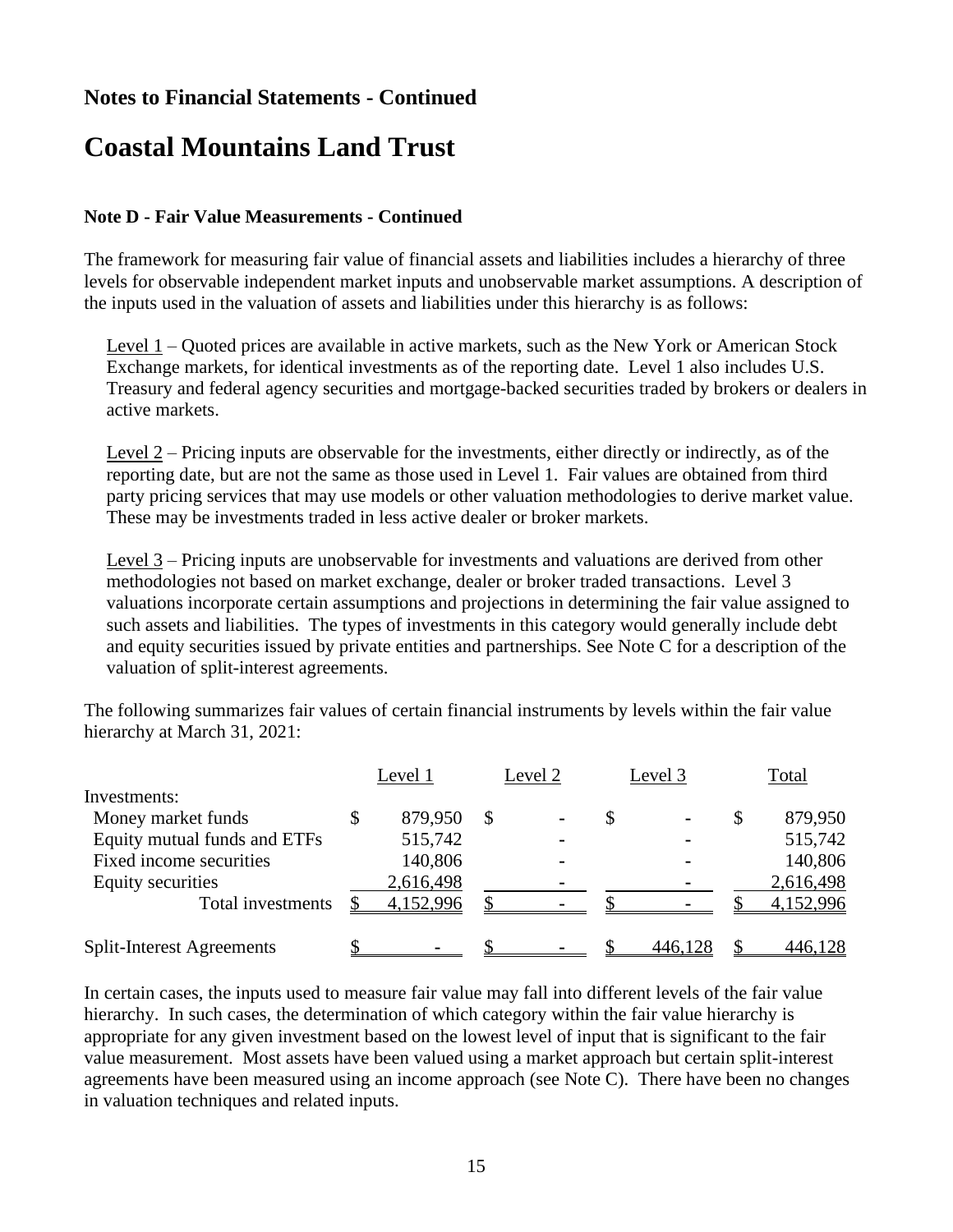## **Coastal Mountains Land Trust**

#### **Note D - Fair Value Measurements - Continued**

|                                                                                                          | Fair Value Measurements Using Significant<br>Unobservable Inputs (Level 3) |    |         |  |  |  |  |
|----------------------------------------------------------------------------------------------------------|----------------------------------------------------------------------------|----|---------|--|--|--|--|
|                                                                                                          | Split-Interest<br>Agreements                                               |    | Total   |  |  |  |  |
| Beginning balance                                                                                        | \$<br>342,629                                                              | \$ | 342,629 |  |  |  |  |
| Total gains (realized/unrealized) recognized in the<br>statement of activities                           | 103,499                                                                    |    | 103,499 |  |  |  |  |
| Ending balance                                                                                           | 446,128                                                                    |    | 446,128 |  |  |  |  |
| Amount of total gains for the year attributable to<br>the change in unrealized losses relating to assets |                                                                            |    |         |  |  |  |  |
| still held at the reporting date                                                                         | 103,499                                                                    |    | 103,499 |  |  |  |  |

#### **Note E - Endowment Fund**

Coastal Mountains Land Trust has endowment funds established for a number of purposes. As required by generally accepted accounting principles, net assets associated with endowment funds, including funds designated by the Board of Directors to function as endowments, are classified and reported based on the existence or absence of donor-imposed restrictions. The funds are recorded at fair value and the principal recorded as net assets with donor restrictions. Earnings and losses on these funds are considered restricted or unrestricted depending on donor intentions and are recorded as such.

The State of Maine has adopted the Uniform Prudent Management of Institutional Funds Act of 2006 (UPMIFA). In accordance with UPMIFA, Coastal Mountains Land Trust classifies as net assets with donor restrictions (a) the original value of gifts donated to the endowment, (b) the original value of subsequent gifts to the endowment, (c) accumulations to the endowment made in accordance with the direction of the applicable donor gift instrument at the time the accumulation is added to the fund, and (4) any remaining portion of the donor-restricted endowment until such amounts are appropriated for expenditure by Coastal Mountains Land Trust in a manner consistent with the standard of prudence prescribed by UPMIFA.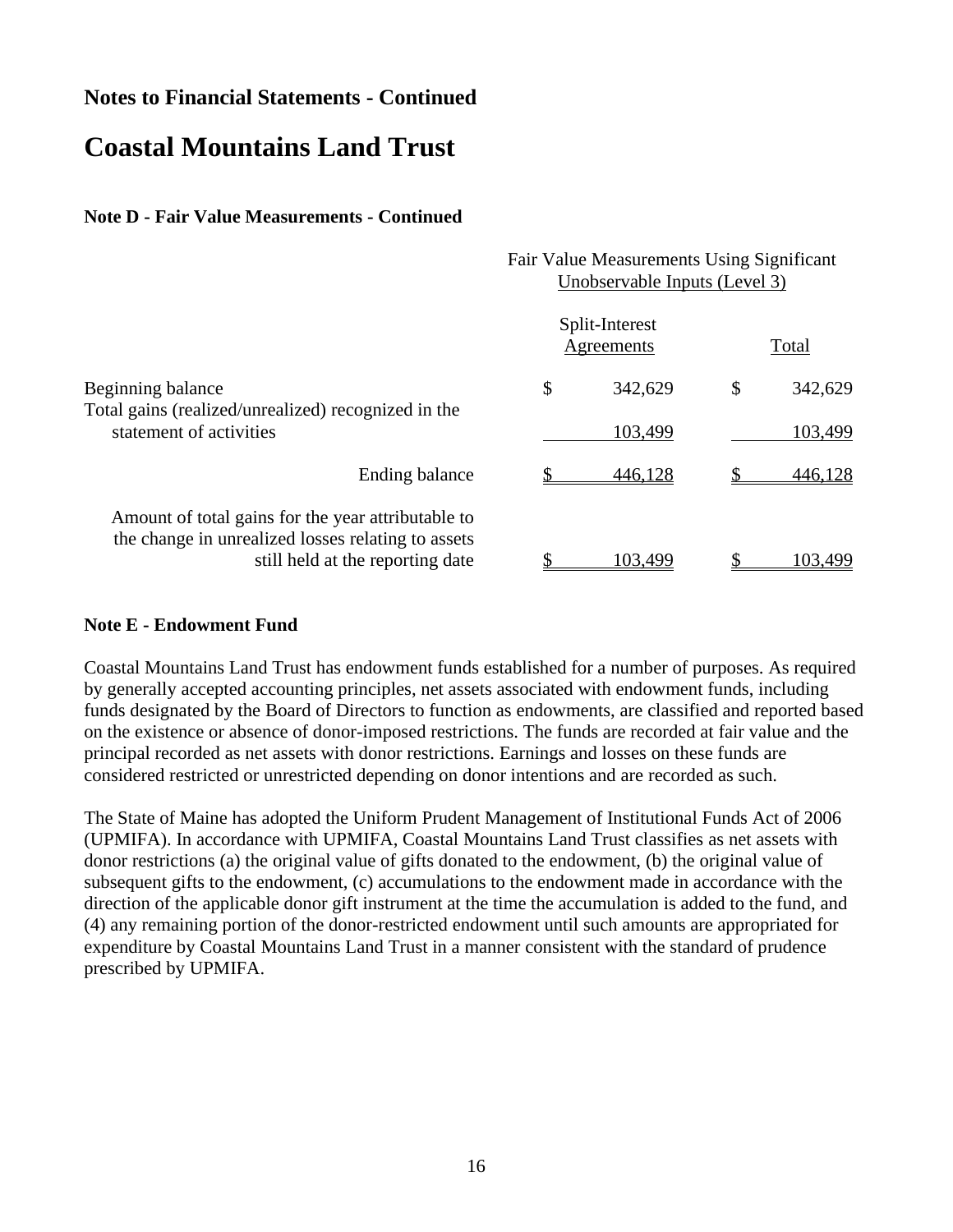## **Coastal Mountains Land Trust**

#### **Note E - Endowment Fund - Continued**

In accordance with UPMIFA, Coastal Mountains Land Trust considers the following factors in making a determination to appropriate or accumulate donor-restricted endowment funds: (1) the duration and preservation of the various funds, (2) the purposes of the donor-restricted endowment funds, (3) general economic conditions, (4) the possible effect of inflation and deflation, (5) the expected total return from income and the appreciation of investments, (6) other resources of the Coastal Mountains Land Trust, and (7) the Coastal Mountains Land Trust's investment policies.

Coastal Mountains Land Trust has adopted an investment policy for endowment assets that attempts to provide a growing, predictable income stream for present and future programs of the Coastal Mountains Land Trust. Accordingly, funds held for long-term use will hold 70% equities and 30% fixed income; funds held for intermediate-term use will hold 50% equities and 50% fixed income; and funds held for short-term use will hold 30% equities and 70% fixed income. There is an allowable variance of plus or minus 5% on each investment group. At March 31, 2021, the asset mix was 75% equities and equity mutual funds, 25% fixed income securities and fixed income mutual funds. Investment performance is evaluated through comparison to relevant benchmarks and indices.

Coastal Mountains Land Trust has adopted a spending policy, in the absence of any restriction or contractual prohibition to the contrary, which allows for annual transfers from an endowment account at no more than 5% of the three-year average balance of an account. Any funds not withdrawn in a given year may be withdrawn at any time within the next three fiscal years. Timing of the transfers shall be at the discretion of the Executive Director.

Endowment net asset composition by type of fund is as follows at March 31, 2021:

|                                  |              | Without        |                |         |
|----------------------------------|--------------|----------------|----------------|---------|
|                                  | Donor        |                | With Donor     |         |
|                                  | Restrictions |                | Restrictions   | Total   |
| Board-designated endowment funds |              | $\blacksquare$ | $\blacksquare$ |         |
| Donor-restricted endowment funds |              | 191.289        | 624,739        | 816,028 |
| <b>Total Funds</b>               |              |                | 624.739        | 16.028  |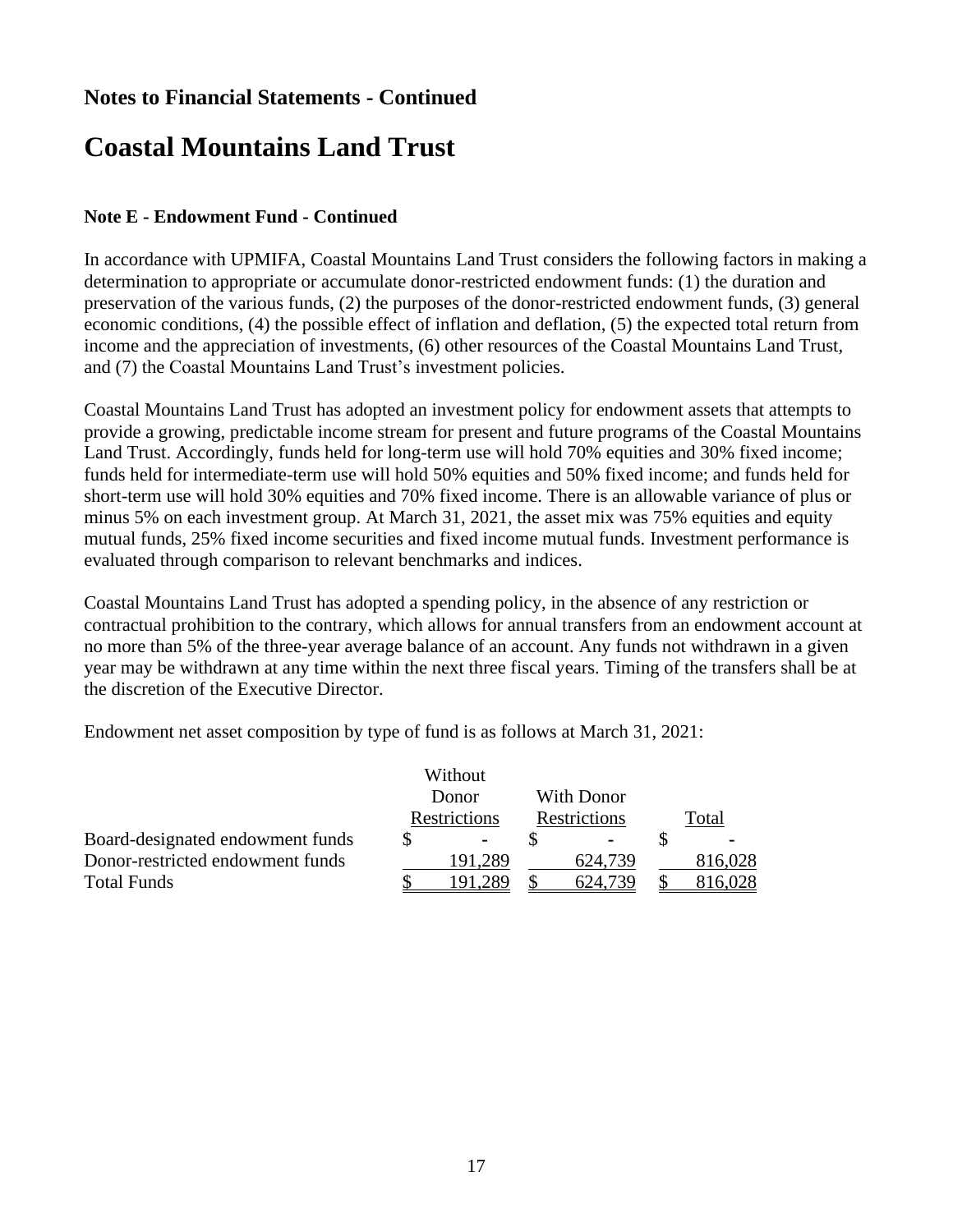## **Coastal Mountains Land Trust**

#### **Note E - Endowment Fund - Continued**

Changes in endowment net assets for the year ended March 31, 2021 are as follows:

|                                                   |                       | Without  |                   |               |          |
|---------------------------------------------------|-----------------------|----------|-------------------|---------------|----------|
|                                                   | Donor<br>Restrictions |          | <b>With Donor</b> |               |          |
|                                                   |                       |          | Restrictions      |               | Total    |
| Endowment net assets,                             |                       |          |                   |               |          |
| beginning of year                                 | \$                    | 3,210    | \$<br>619,739     | $\mathcal{S}$ | 622,949  |
| Contributions received                            |                       |          | 5,000             |               | 5,000    |
| Investment return:                                |                       |          |                   |               |          |
| Investment income, net<br>Realized and unrealized |                       | 36,665   |                   |               | 36,665   |
| gains (losses)                                    |                       | 196,174  |                   |               | 196,174  |
| Total investment return                           |                       | 232,839  |                   |               | 232,840  |
| Appropriation of endowment                        |                       |          |                   |               |          |
| assets for expenditure                            |                       | (44,760) |                   |               | (44,760) |
| Endowment net assets,                             |                       |          |                   |               |          |
| end of year                                       |                       | 191,289  | 624,739           |               | 816,028  |

The internal reporting funds for endowment net assets for the year ended March 31, 2021 are as follows:

|                                   |               | Fair Value of |         | Appreciation |
|-----------------------------------|---------------|---------------|---------|--------------|
|                                   | Original Gift | Assets        |         | (Deficiency) |
| Fernald's Neck Preserve Endowment | 550,000       |               | 713.471 | 163,471      |
| McLellan-Poor Preserve Endowment  | 22,000        |               | 33,331  | 11,331       |
| <b>Land Trust Endowment</b>       | 52,739        |               | 69,226  | 16,487       |
| Total endowment funds             | 624.739       |               | 816.028 | .289         |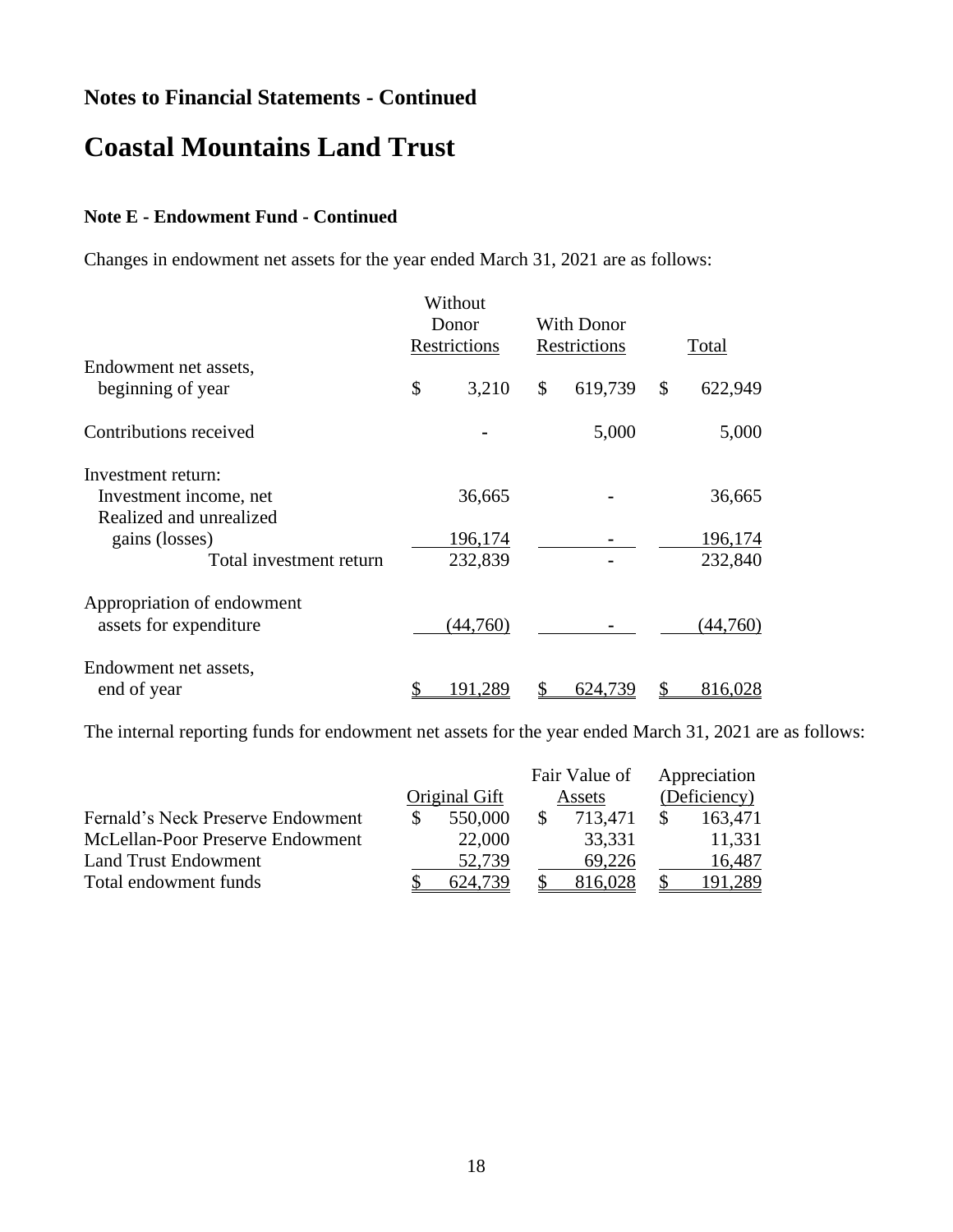## **Coastal Mountains Land Trust**

#### **Note F - Property and Equipment**

Property and equipment consisted of the following as of March 31:

|                               | 2021 |           | 2020         |
|-------------------------------|------|-----------|--------------|
| Land                          | \$   | 43,083    | 43,083<br>\$ |
| Buildings and improvements    |      | 862,175   | 862,175      |
| Furniture and equipment       |      | 126,240   | 119,790      |
| Preserve improvements         |      | 95,300    | 70,607       |
| <b>Easement</b> improvements  |      | 923,898   | 333,223      |
|                               |      | 2,050,696 | 1,428,878    |
| Less accumulated depreciation |      | 511,279   | 470,669      |
|                               |      | 1,539,417 | 958,209      |

#### **Note G - Property**

The property of Coastal Mountains Land Trust consists of 5,781 acres of land in western Penobscot Bay owned in fee simple and received at various times from various donors and sellers. If donated, such properties are recorded at fair values as of the date donated, as determined by an independent appraisal. If purchased, the properties are recorded at the cost of acquisition.

Many properties acquired by Coastal Mountains Land Trust are later encumbered by conservation easements or declarations of trust which legally restrict the uses the land can be put to. Such encumbrances impair the market value of the property. Consequently all such properties have been written down to the estimated market value following the recording of the encumbrance.

During the year ended March 31, 2021, Coastal Mountains Land Trust purchased one fee simple property and received one fee simple donation (See Note S for related party donation).

The balance of the property account is comprised of the following as of March 31:

|                                                        | 2021             | 2020       |
|--------------------------------------------------------|------------------|------------|
| Unimpaired value of permanently conserved property     | \$<br>13,668,028 | 13,591,675 |
| Unimpaired value of unrestricted property              | 13,318,539       | 13,318,539 |
|                                                        | 26,986,567       | 26,910,214 |
| Impairment reduction of permanently conserved property | 13,007,160       | 12,934,624 |
| Impairment reduction of unrestricted property          | 12,381,682       | 12,381,682 |
| Less total impairment reductions                       | 25,388,842       | 25,316,306 |
|                                                        | 1,597,725        | 1,593,908  |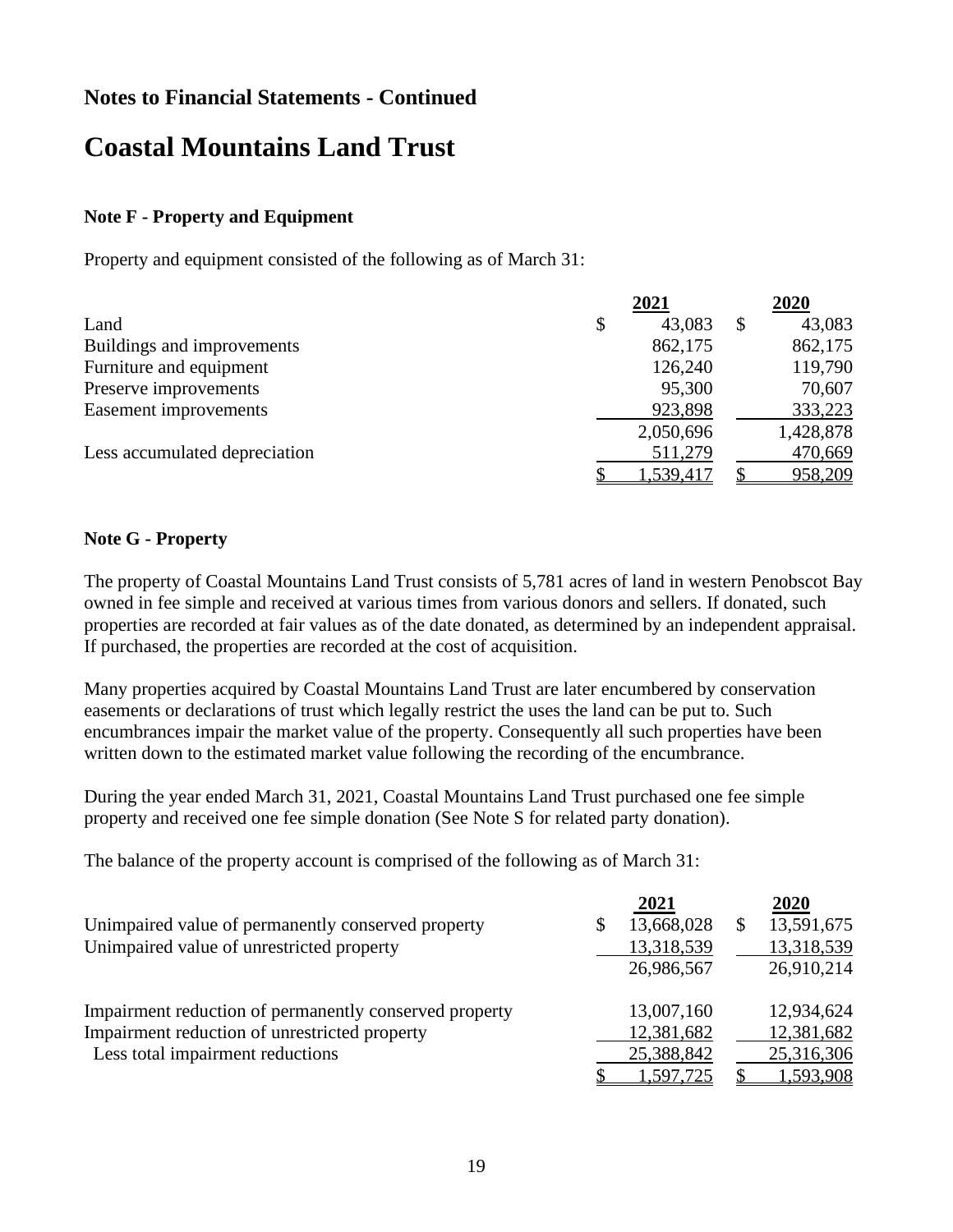## **Coastal Mountains Land Trust**

#### **Note H - Pledges Receivable**

Pledges receivable are as follows at March 31:

|                                      | 2021           |  |                |
|--------------------------------------|----------------|--|----------------|
| Receivable due in less than one year | 49.833         |  | 80,334         |
| Receivable due in one to five years  | 28,000         |  | 25,333         |
| Less allowance for doubtful accounts | $\blacksquare$ |  | $\blacksquare$ |
|                                      | 77.833         |  | 105,667        |

#### **Note I - Line of Credit**

Coastal Mountains Land Trust maintains a line of credit with a bank in the amount of \$100,000, which renews annually. Interest is payable at 2.75% and the credit line is collateralized by real estate. At March 31, 2021 and 2020, advances on the line of credit were \$0.

#### **Note J - Notes Payable**

During the year ended March 31, 2020, Coastal Mountains Land Trust obtained \$150,000 in short-term financing for the Beech Hill expansion. The note is payable in one installment of \$150,000, with interest at 0% if paid when note is due. After maturity date, interest accrues at 10%. The payment on the note was due on October 31, 2020, and was paid thereon. The note was secured by cash held at a local bank.

Long-term debt consists of the following at March 31:

|                                                                  |  | 2021  | <b>2020</b> |        |
|------------------------------------------------------------------|--|-------|-------------|--------|
| Note payable, secured by real estate, simple interest at 3%, due |  |       |             |        |
| in monthly installments of \$1,350 through August 25, 2021.      |  | 6.750 |             | 22,950 |
| Less current portion                                             |  | 6,750 |             | 16,200 |
| Long-term portion                                                |  |       |             | 6.750  |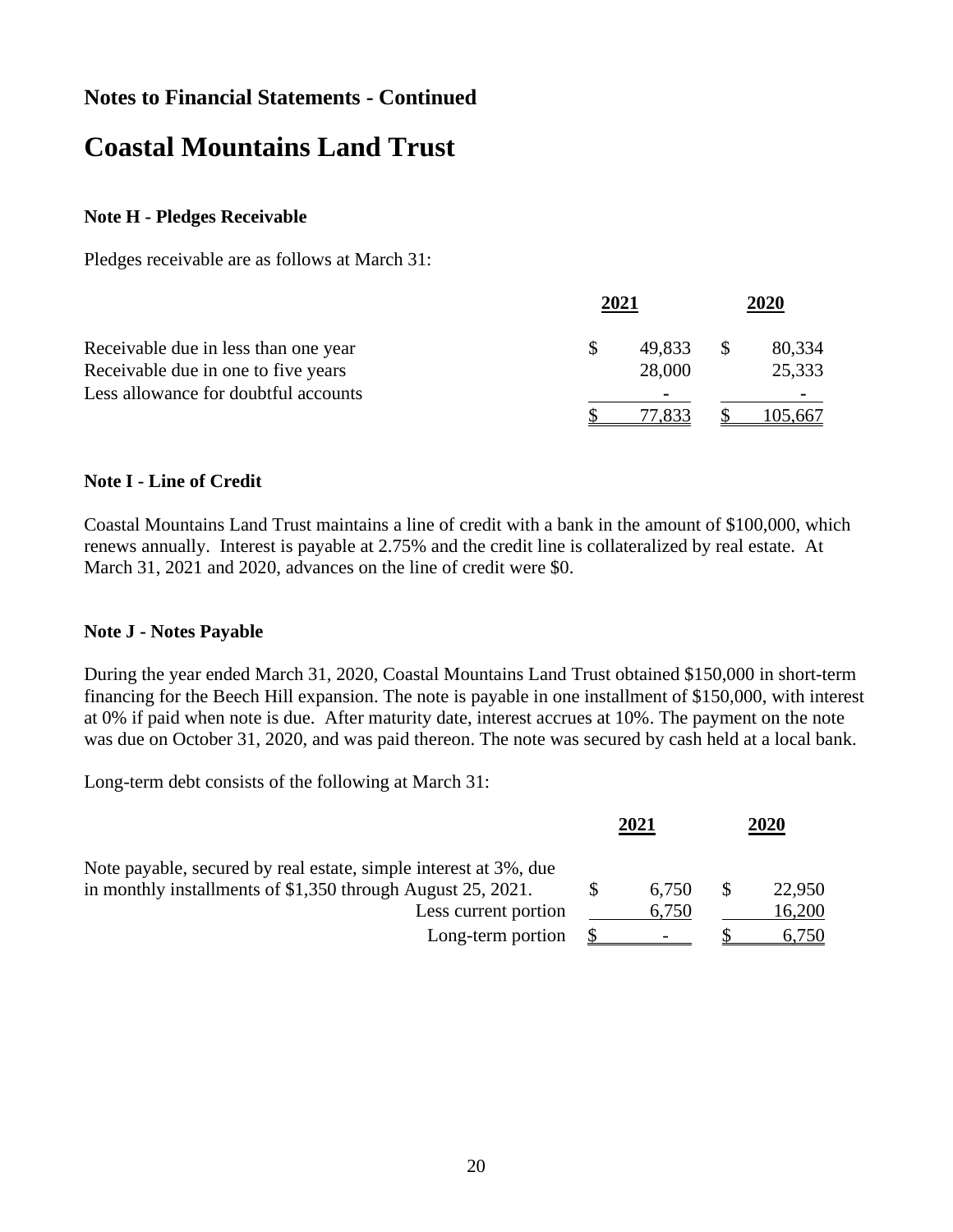## **Coastal Mountains Land Trust**

### **Note K - Net Assets with Donor Restrictions**

Net assets with donor restrictions are restricted for the following purposes at March 31:

|                                                                    |               | 2021      | 2020            |
|--------------------------------------------------------------------|---------------|-----------|-----------------|
| Subject to expenditure for specified purpose:                      |               |           |                 |
| <b>Future Purchases of Conservation Land</b>                       |               |           |                 |
| Fernald's Neck Acquisition Reserve                                 | $\mathcal{S}$ | 409,955   | \$<br>322,226   |
| Ducktrap River Watershed                                           |               | 1,353     | 4,650           |
| Meadow Brook / Hurds Pond                                          |               | 16,384    | 46,668          |
| Morgan / Hurds Pond                                                |               | 97,966    | 98,666          |
| <b>Bald and Ragged Mountains</b>                                   |               | 771,893   | 841,649         |
| <b>Beech Hill Expansion</b>                                        |               | 8,953     |                 |
| Mt. Tuck Region of Interest                                        |               | 22,116    |                 |
|                                                                    |               | 1,328,620 | 1,313,859       |
| Stewardship of Conservation Land                                   |               |           |                 |
| Grants                                                             |               | 3,500     | 3,500           |
| Beech Hill Preserve 100 <sup>th</sup> Anniversary Capital Campaign |               | 17,836    | 27,761          |
| <b>Conservation Lands Defense</b>                                  |               | 229,396   | 224,896         |
| Mount Percival Preserve Stewardship                                |               | 12,695    | 12,695          |
| Long Cove / Headwaters Preserves Stewardship                       |               | 6,541     | 7,995           |
| Land Trust Stewardship Reserve                                     |               | 337,319   | 334,819         |
| Howe Hill Farm Stewardship                                         |               | 49,460    | 46,038          |
| Beech Hill Preserve Stewardship                                    |               | 280,000   | 281,759         |
| Pendleton Stewardship                                              |               | 50,379    | 50,376          |
| RunBelfast                                                         |               | 440       | 975             |
|                                                                    |               | 987,566   | 990,814         |
| Beneficial Interest in Split-Interest Agreements                   |               |           |                 |
| Split-interest agreements                                          |               | 446,128   | 342,629         |
| Not subject to appropriation or expenditure:                       |               |           |                 |
| Property for conservation                                          |               | 660,869   | 657,051         |
| Fernald's Neck Preserve Endowment                                  |               | 550,000   | 550,000         |
| <b>Land Trust Endowment</b>                                        |               | 52,739    | 47,739          |
| McLellan-Poor Preserve Endowment                                   |               | 22,000    | 22,000          |
|                                                                    |               | 1,285,608 | 1,276,790       |
| Total net assets with donor restrictions                           | \$            | 4,047,922 | \$<br>3,924,092 |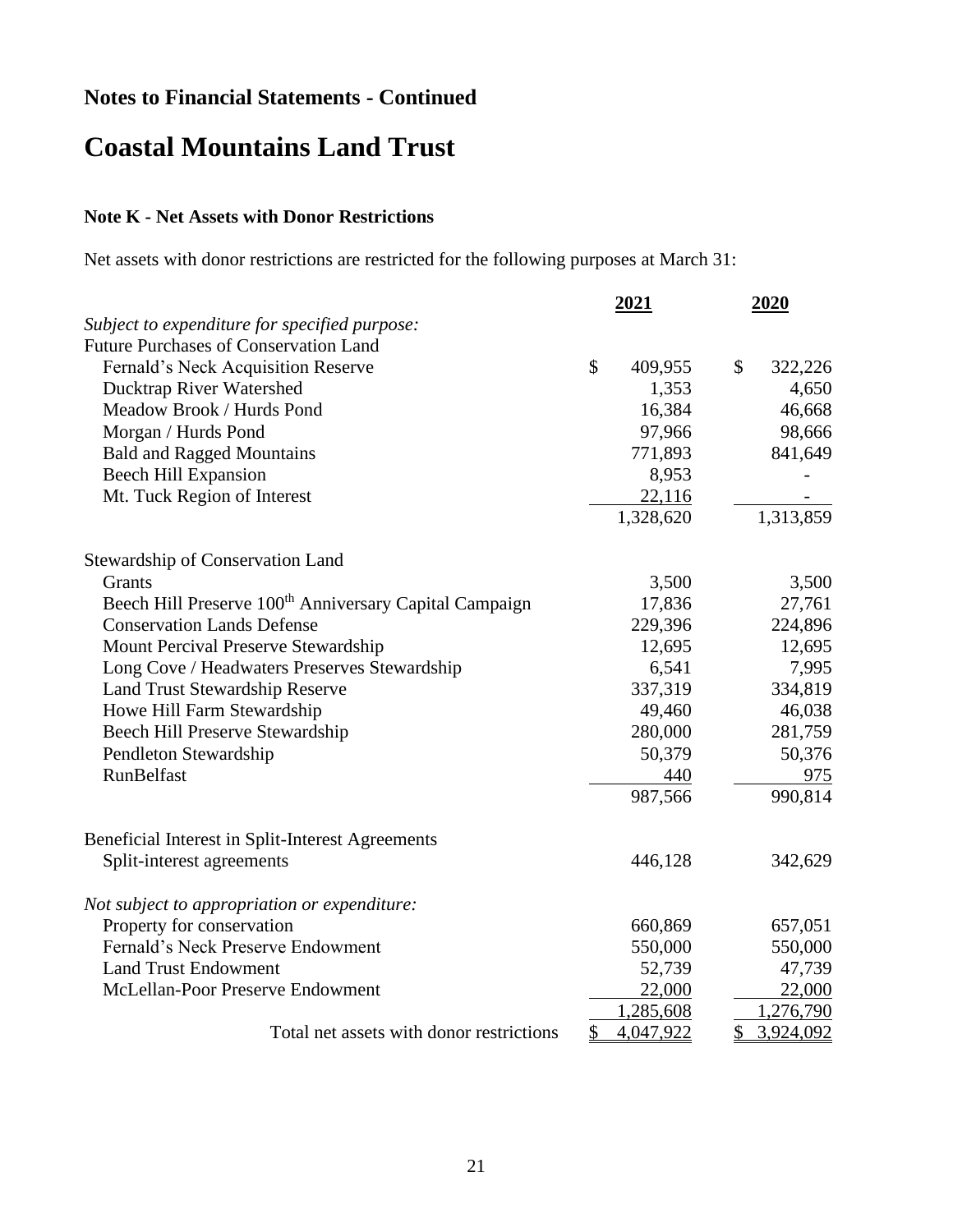## **Coastal Mountains Land Trust**

#### **Note L - Board Designated Net Assets**

Board designated net assets (which are included in net assets without restrictions) consist of the following at March 31:

|                                         | 2021         | 2020 |         |
|-----------------------------------------|--------------|------|---------|
| <b>General Acquisitions BDF</b>         | \$<br>31,788 | \$   | 34,514  |
| <b>Bald and Ragged Mountains BDF</b>    | 294,978      |      | 200,000 |
| General Stewardship BDF                 | 23,440       |      | 815     |
| <b>Land Trust Operating Reserve BDF</b> | 266,280      |      | 201,969 |
| Land Trust Stewardship Reserve BDF      | 325,948      |      | 163,418 |
| Mt. Tuck Region of Interest BDF         | 30,000       |      |         |
| <b>Beech Hill Preserve BDF</b>          | 92,563       |      |         |
| Beech Hill Expansion BDF                | 8,093        |      |         |
| Howe Hill Farm BDF                      | 17,708       |      |         |
| Pendleton BDF                           | 39,282       |      |         |
| <b>Conservation Lands Defense BDF</b>   | 267,555      |      | 147,064 |
|                                         | 1,397,635    |      | 747,780 |

#### **Note M - Paycheck Protection Program Loan**

During the year ended March 31, 2021, Coastal Mountains Land Trust received a loan through the U.S. SBA (Small Business Administration) Paycheck Protection Program (PPP), established as part of the 2020 CARES Act. The \$83,800 promissory note was to be forgiven if the loan was used for payroll, rent, mortgage interest, or utilities incurred over the twenty four week period starting from the day the funds were received from the lender (with at least 60% of the loan being used for payroll). In addition, Coastal Mountains Land Trust needed to maintain staffing and 75% of salaries as assessed individually, subject to certain exemptions. For any portion of the loan not forgiven, principal and interest payments were to begin on the seven month anniversary of execution of the note, with interest at a rate of 1% and principal in an amount so that the remaining loan balance fully amortized by the maturity date of April 8, 2022.

During the year ended March 31, 2021, Coastal Mountains Land Trust received notification of forgiveness from the SBA. Accordingly, Coastal Mountains Land Trust has recognized \$83,800 as revenue on the accompanying Statement of Activities for the year ended March 31, 2021.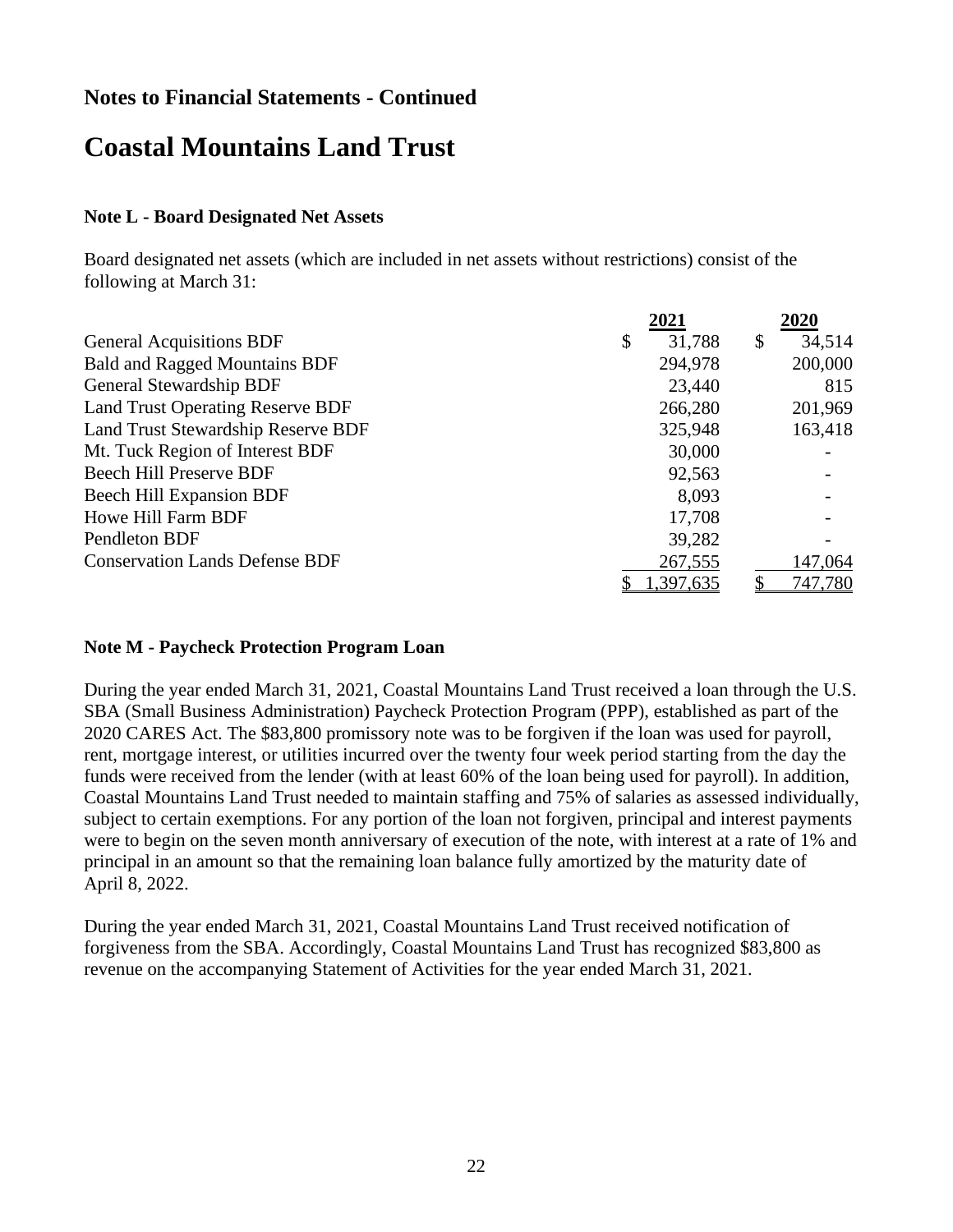## **Coastal Mountains Land Trust**

#### **Note N - Liquidity and Availability**

Financial assets consist of the Coastal Mountains Land Trust's cash and cash equivalents, investments, pledges receivable, and grants receivable. The following reflects Coastal Mountains Land Trust's financial assets as of March 31, 2021, reduced by amounts not available for general use because of contractual or donor-imposed restrictions within one year of the date of the Statement of Financial Position.

Financial assets available to meet cash needs for general expenditures within one year consists of the following at March 31:

|                                                           |   | 2021         | <b>2020</b>    |
|-----------------------------------------------------------|---|--------------|----------------|
| Financial assets, at year-end                             | S | 4,873,864 \$ | 4,033,564      |
| Less those unavailable for general expenditures           |   |              |                |
| within one year, due to:                                  |   |              |                |
| Contractual or donor-imposed restrictions:                |   |              |                |
| Restricted by donor with time or purpose restrictions     |   | (2,940,925)  | (2,924,412)    |
| <b>Board designations:</b>                                |   |              |                |
| Restricted by Board with time or purpose restrictions     |   | (1,397,635)  | (747, 780)     |
| Financial assets available to meet cash needs for general |   |              |                |
| expenditures within one year                              |   | 535,304      | <u>361,372</u> |
|                                                           |   |              |                |

Coastal Mountains Land Trust's financial assets available to meet cash needs for general expenditures within one year represents funding for ongoing operational requirements and planned increases in program expenditures in 2022.

Coastal Mountains Land Trust is substantially supported by contributions from donations solicited and contributions received. Coastal Mountains Land Trust actively manages its cash flow to ensure funds are available for general expenditures, liabilities, and other obligations as they come due. Although Coastal Mountains Land Trust does not intend to spend the board designated funds listed above, amounts from these funds can be appropriated if necessary. As more fully described in Note I, Coastal Mountains Land Trust also has availability under the line of credit of \$100,000, should an unanticipated liquidity need be identified.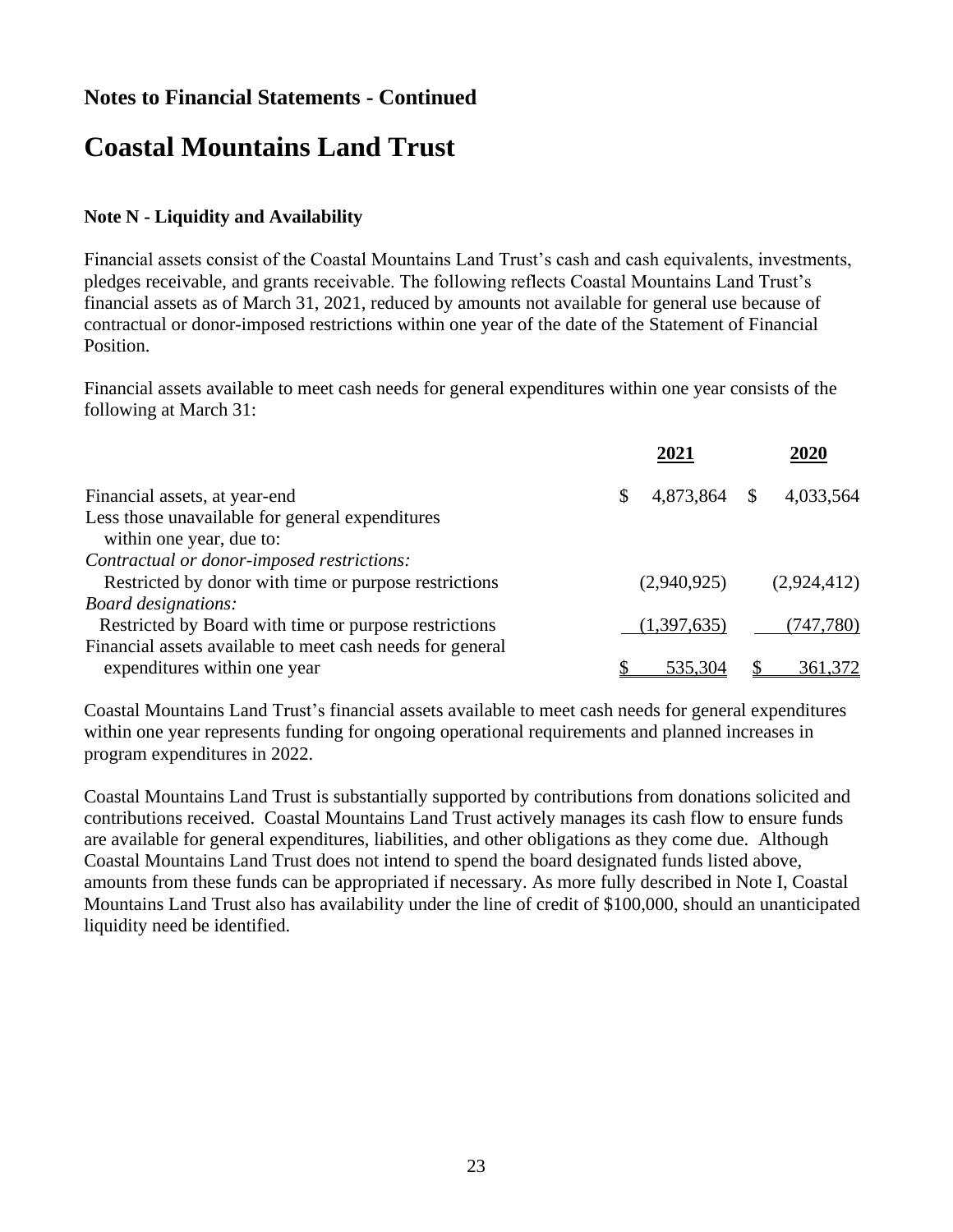## **Coastal Mountains Land Trust**

#### **Note O - Revenue Recognition**

Disaggregation of Revenue

The following table shows Coastal Mountains Land Trust contract revenue disaggregated according to product type/revenue stream and the timing of transfer of goods or services at March 31:

|                                                    | 2021                        | 2020 |        |  |
|----------------------------------------------------|-----------------------------|------|--------|--|
| Revenue Recognized at a Point in Time              |                             |      |        |  |
| Other income: blueberry sales                      | <b>Contract Contract</b>    |      | 1.407  |  |
| <b>Total Revenue from Contracts with Customers</b> | $\mathbb{S}$ - $\mathbb{S}$ |      | 11.407 |  |

#### Contract Assets and Contract Liabilities

In accordance with FASB ASC 606-10-50, Coastal Mountains Land Trust has considered the need to record contract assets and contract liabilities from contracts with its customers. No such balances exist as of March 31, 2021 and 2020.

#### Receivables

Coastal Mountains Land Trust has no accounts receivable from contracts with customers at March 31, 2021 and 2020.

#### Performance Obligations

Coastal Mountains Land Trust generates revenue at a point in time from the sale of blueberries.

There are no credit terms extended to customers. All payment are due at point of sale.

Management has determined that there are no significant warranties or return, refund, or discount obligations related to contracts with its customers.

Coastal Mountains Land Trust has no significant shipping and handling costs.

#### Transaction Price Allocated to Remaining Performance Obligations

Revenue expected to be recognized in the future related to performance obligations that are unsatisfied (or partially satisfied) is estimated to be \$0 at March 31, 2021 and 2020.

#### Significant Judgments

Contract transaction price includes Coastal Mountains Land Trust judgment of variable consideration. Variable consideration is broadly defined and includes incentives, price concessions, rebates and refunds, as well as if the amount to be received is contingent on the occurrence of a future event. Based on available information, management must include an estimate of any variable consideration when determining the contract transaction price, using either the "expected value" or the "most likely amount" approach.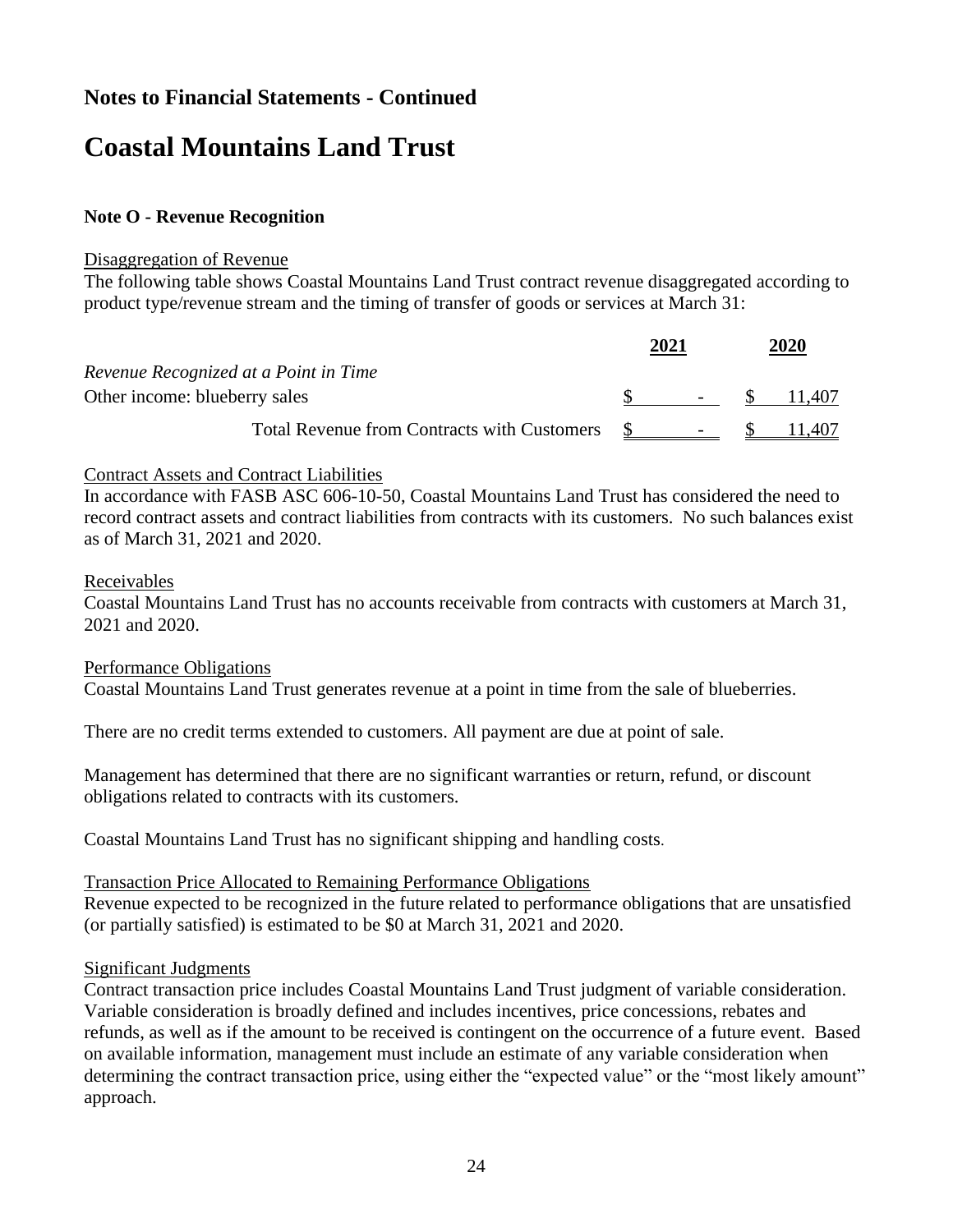## **Coastal Mountains Land Trust**

#### **Note O - Revenue Recognition - Continued**

Financing Components

Coastal Mountains Land Trust contracts with customers contain no significant financing components.

#### **Note P - Contingent Liability**

Coastal Mountains Land Trust holds 67 conservation easements covering 5,258.48 acres. Coastal Mountains Land Trust is committed to monitoring these properties in order to ensure that the condition of the conservation easements is not violated. In the event that any violation of these easements is deemed to have occurred, Coastal Mountains Land Trust is committed to bringing any and all actions necessary to defend the easements. To mitigate the financial risk such a commitment brings, Coastal Mountains Land Trust has purchased conservation defense liability insurance through Terrafirma Risk Retention Group LLC, a mutual insurer created by the Land Trust Alliance. An estimate of the remaining potential liability cannot be made.

#### **Note Q - Concentrations**

A pledge from one donor comprised approximately 39% of Coastal Mountains Land Trust's pledges receivable for the year ended March 31, 2021.

#### **Note R - Income Taxes**

Coastal Mountains Land Trust qualifies as an organization exempt from federal income tax under Internal Revenue Code Section 501(c)(3) and files a Form 990 tax return. Coastal Mountains Land Trust has adopted the provisions of FASB ASC 740, Income Taxes. With few exceptions, Coastal Mountains Land Trust is no longer subject to U.S. federal income tax examinations by tax authorities for fiscal years before 2018 due to the statute of limitations. Management of Coastal Mountains Land Trust believes it has no material uncertain tax positions and, accordingly it will not recognize any liability for unrecognized tax benefits.

#### **Note S - Retirement Plan**

Coastal Mountains Land Trust maintains a SIMPLE IRA plan which covers eligible employees. The plan calls for the Coastal Mountains Land Trust to contribute 3% of each eligible employee's annual salary. The Coastal Mountains Land Trust's contributions for the years ended March 31, 2021 and 2020 were approximately \$9,300 and \$9,000, respectively.